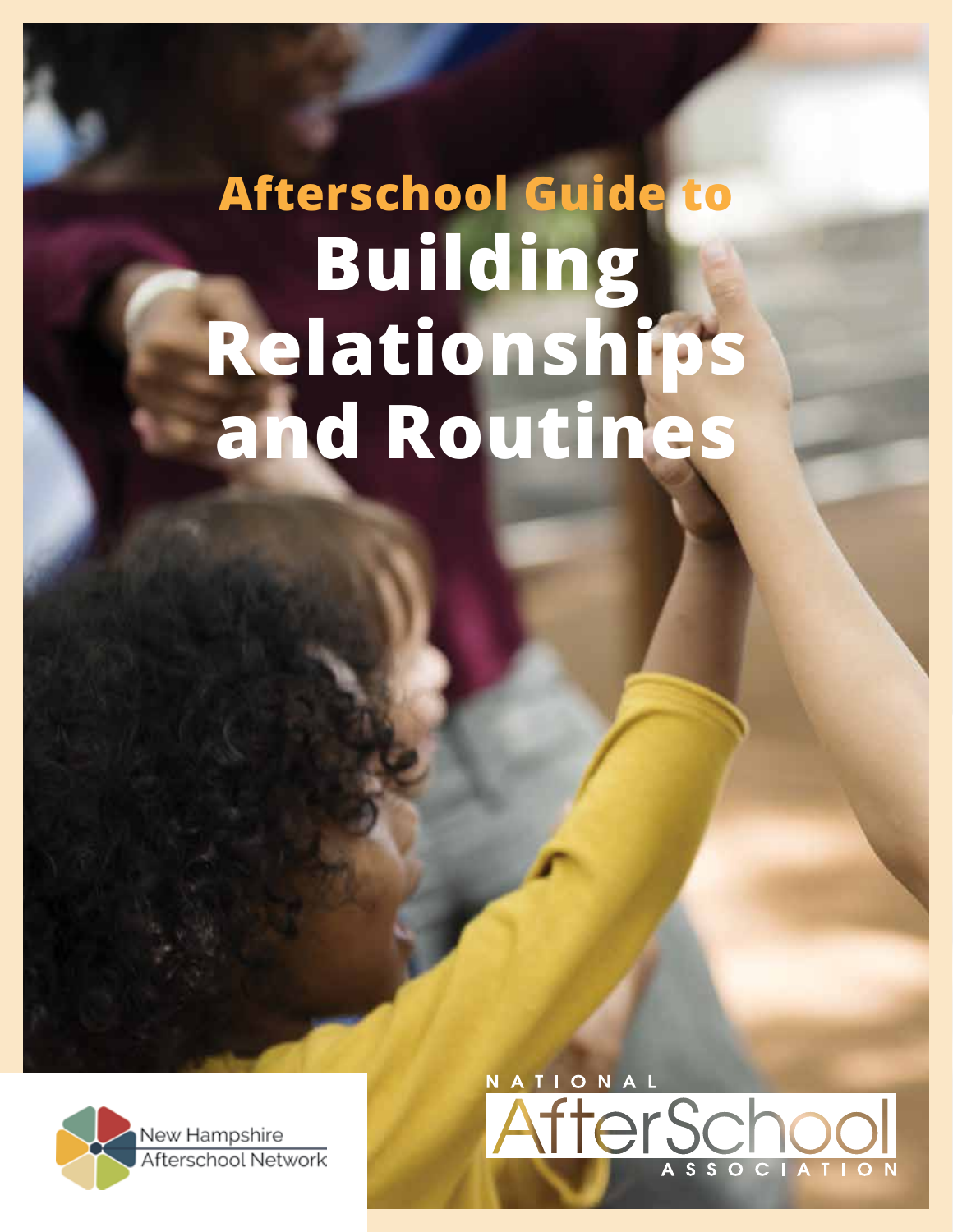

# **Introduction** *02*  **Activities for Getting to Know Each Other** *05* **Activities for Fostering Relationships** *13* **Activities for Building Routines** *21* **References** *24*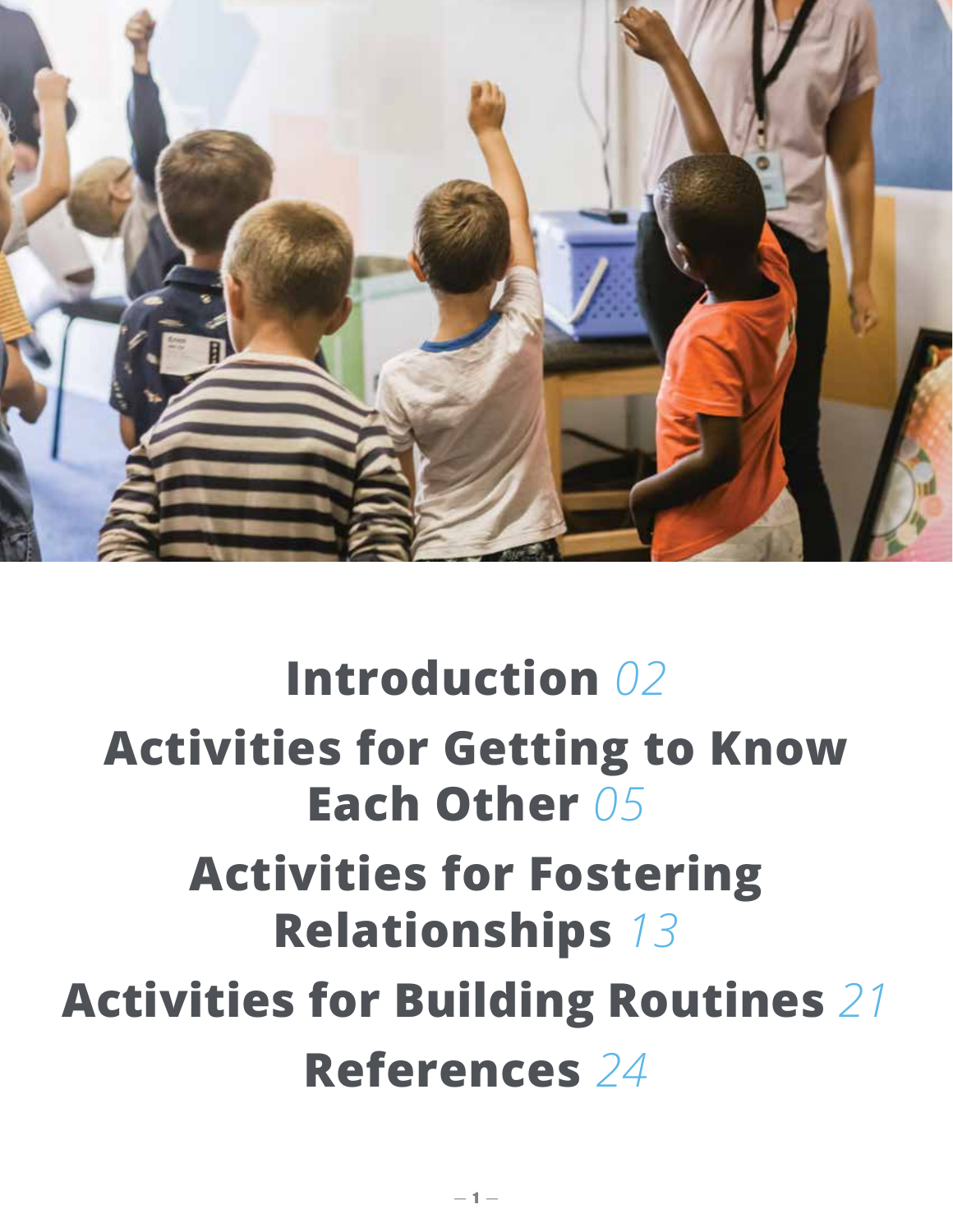**"Young people can thrive when they feel safe and supported to learn and lead" (Ramaswamy, McGovern, and Akiva, 2013, p. 6). As an afterschool professional, you play an important role in creating quality programs.**

Providing youth with "safe, supportive relationships and a positive emotional climate" (Palmer, Anderson, & Sabatelli, 2009, p. 8) is imperative for developing the program quality that we know makes a difference for kids. **The Afterschool Guide to Building Relationships and Routines helps afterschool practitioners create safe, supportive environments through program activities that build relationships and routines.**

This Guide supports NAA Core Knowledge and Competencies for Afterschool Professionals Content Areas 2 -Learning Environments and Curriculum, 4 – Interactions with Children and Youth, and 5 – Youth Engagement.

# **Building Relationships**

**As social beings, relationships are the cornerstone of youth's connection to society and the world. Youth develop relationships in all facets of life, in their families, communities, school, teams and social groups, and their afterschool programs. They might develop relationships with anyone they cross paths with; those older, younger, the same age, of different cultural backgrounds, from various neighborhoods, or across gender identities. The relationships they cultivate impact their mental health and well-being. Positive relationships provide a sense of comfort and security and selfconfidence that influence their effectiveness to thrive in a social world. This sense of comfort and** 

**security helps relieve stress to enhance their ability to focus and be more productive.** 

Building relationships might be thought of as building friendships. However, it goes deeper than that. It is about making personal, meaningful connections with others, learning how to effectively engage with others in a group, and taking risks to engage with others we don't know, willingly share about ourselves, and connect in new settings. According to CASEL (2019), building relationships is one component in fostering healthy and valuable relationships, along with communication, social engagement, and teamwork.

Trust and respect are the foundation to building relationships and can make or break a relationship. All aspects of building relationships ultimately reflect on trust and respect. The following intentions rely on trust and respect to build relationships:

- Engage with others in a genuine and positive manner
- Be an active communicator in both listening to and expressing ideas
- Be mindful of others and their feelings and current situations
- Be mindful of yourself and how your words can be perceived
- Show interest in learning more about others by asking questions and remembering the important things they told you
- Welcome and accept diverse people and opinions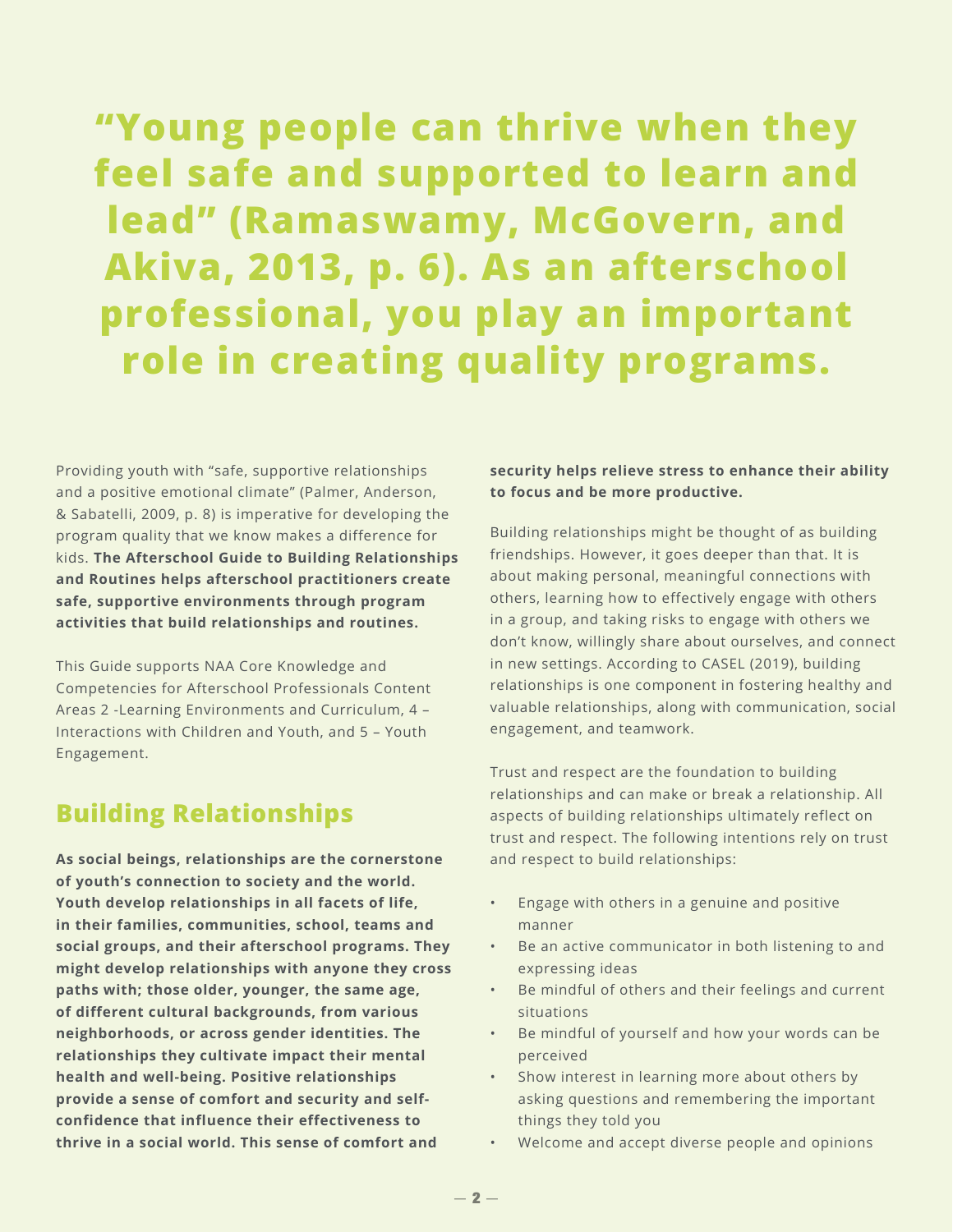- Be open to receiving and providing constructive feedback
- Show others your appreciation
- Convey kindness, empathy, and understanding

# **Building Routines**

**A routine is the sequence of steps regularly performed in completing a task or a habitual process for completing a procedure. Routines exist in every aspect of our lives. You likely have developed a series of routines in your afterschool program. If you feel you have not, reflect on the daily operation of your program. You may have established routines without intentionally doing so.** 

Just as relationships can instill a feeling of comfort and security, so too can routines. Routine gives us predictability in knowing what needs to be done, when it needs to be done, and how to do it. This predictability in turn can create a sense of ease and lessen stress. If major change happens that disrupts our daily order, routines can provide stability as we deal with the change.

The use of routines in afterschool programs not only establishes program procedures, but also sets behavior expectations. When youth know what needs to be done and the parameters in which to do it, they can focus on the task instead of engaging in undesired behavior. This means a more efficient learning environment as you spend less time managing behaviors and more time supporting fun, engaging learning activities. In addition to setting behavior expectations, routines can impact youth development and well-being. Routines foster responsibility and self-management skills that enhance youth's independence.

# **Putting It Into Practice**

**Within this guide, you will find a variety of activities that focus on youth learning more about each other and fostering their relationships as well as ideas for implementing program procedures to build routines.** 

An ideal time of year to implement these activities is the beginning of the program year when everyone and



everything is fresh and new. However, relationship building is constant and on-going. New routines can be established at any time and existing routines updated to meet changing needs. Therefore, it is encouraged that you use these activities throughout the program year so youth continue developing and deepening their relationships. As you implement these activities and others to support building routines and relationships, consider the following tips.

• Encourage youth to incorporate the intentions listed in the Building Relationships section each and every day to build new relationships and care for existing ones.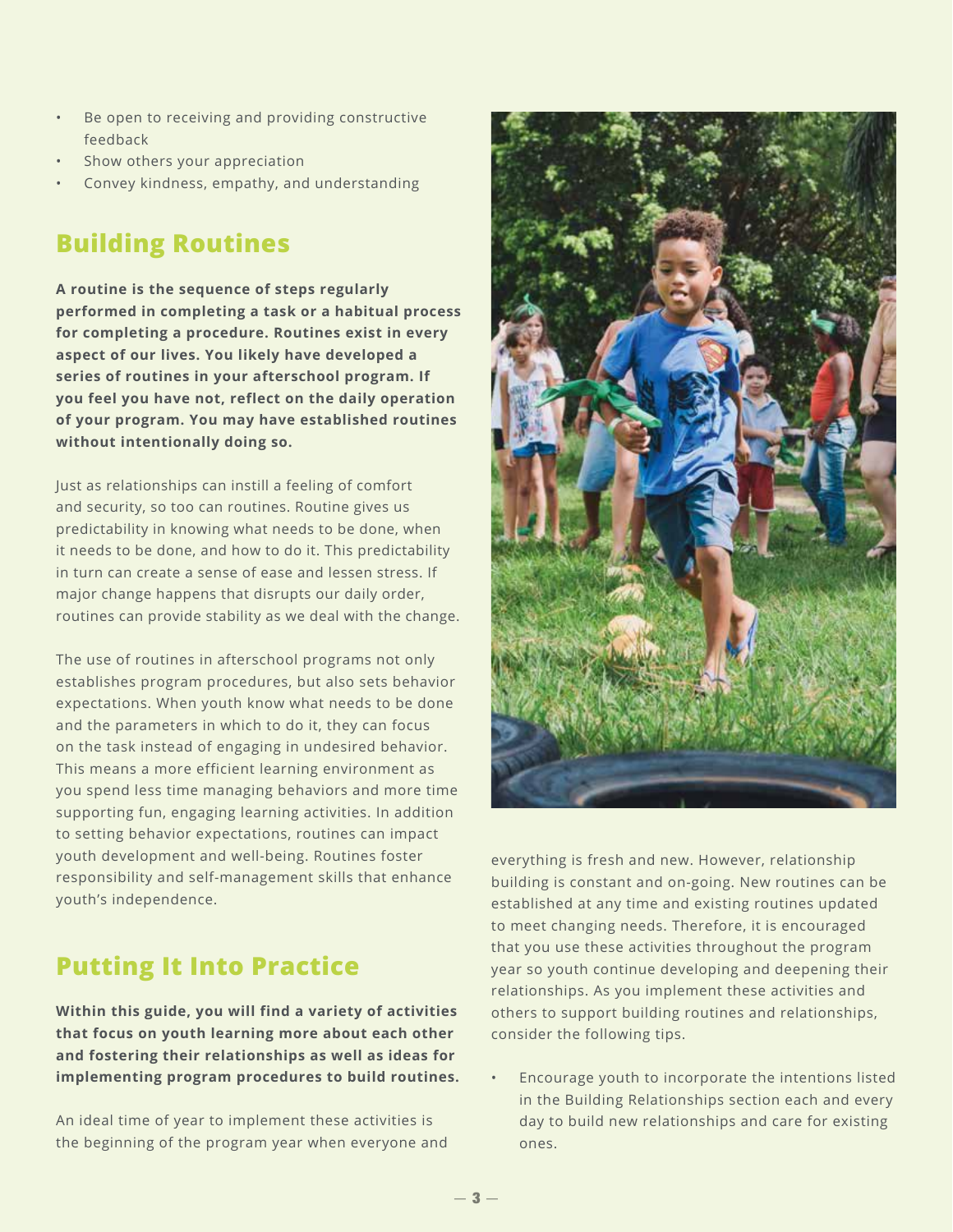- It is important for youth to build relationships with program leaders as well as other youth. Put in the time to develop positive relationships with youth to ensure their trust and respect.
- Program leaders and youth should give their undivided attention and ignore distractions in order to be present when with others. Save the moment for another time if the distractions are too great to be present.
- Model how to effectively build relationships through your actions with youth and staff.
- Make time for youth to build relationships with each other, both at the start of your program year and throughout because relationship building never stops.
- Recognize the unique characteristics of your program and the youth in the program and establish routines that accommodate both.
- Make sure routines are simple and easy to understand so they don't require much direction after they are established.
- Clearly communicate routines, both verbally and in writing.

# **Inclusive Practices**

**As you implement the activities in this guide, consider ways to make them inclusive of all youth ability levels, including those with visual impairments, hearing impairments, and intellectual and physical disabilities.** 

Always make the following part of your routine practices:

- Allow youth to move at the pace and intensity level at which they are comfortable.
- Make sure movements can be completed by all youth and adapt movement to youth's physical abilities.
- Encourage youth to stand, sit, and perform movements during activities based on their comfort levels.
- Ask youth with sensory limitations about approaches to include them in the activity.
- If you are uncertain how to modify an activity to ensure it is inclusive, ask youth for their thoughts on approaches that work for them.

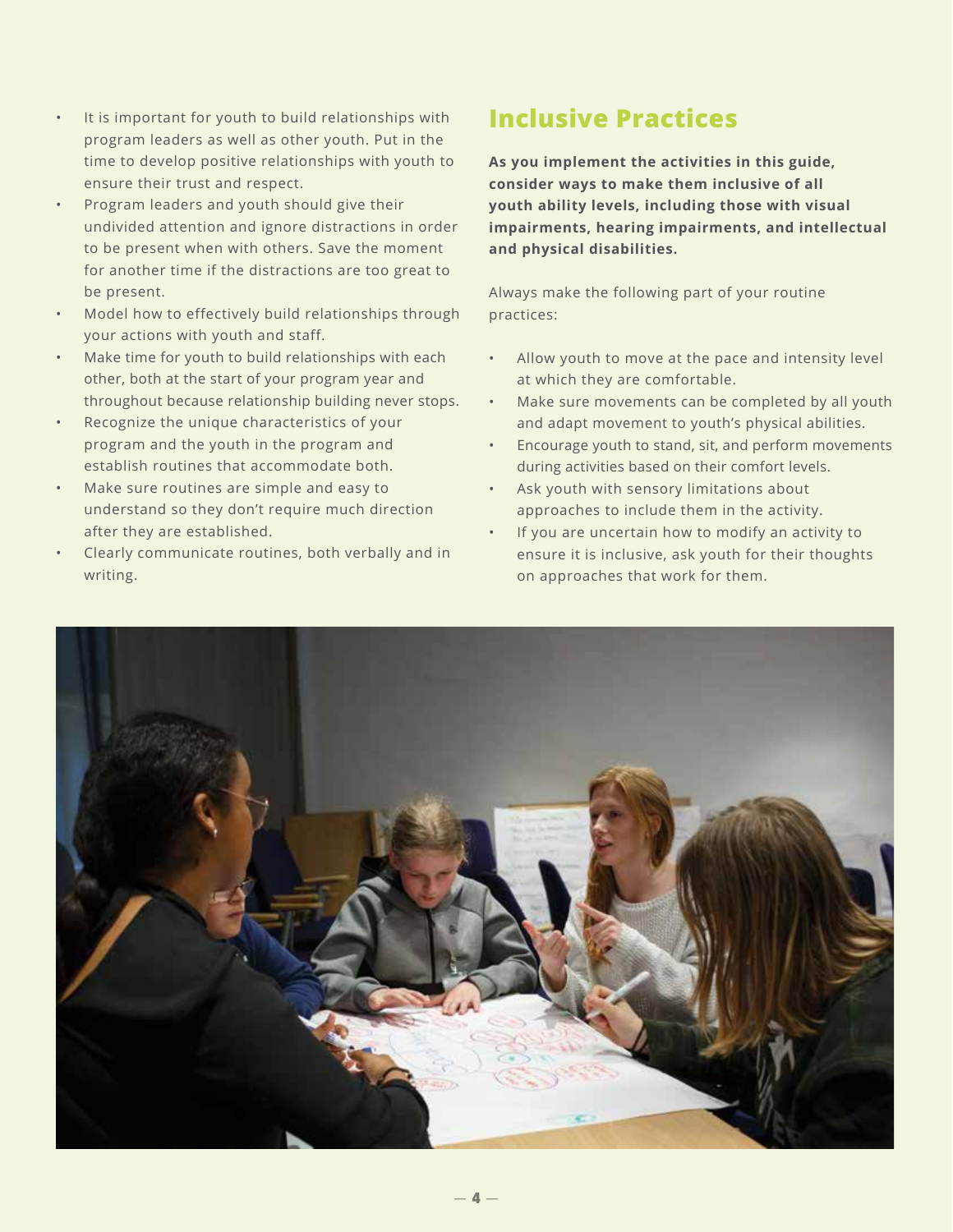

# **PART ONE**

# **Getting to Know Each Other Activities for**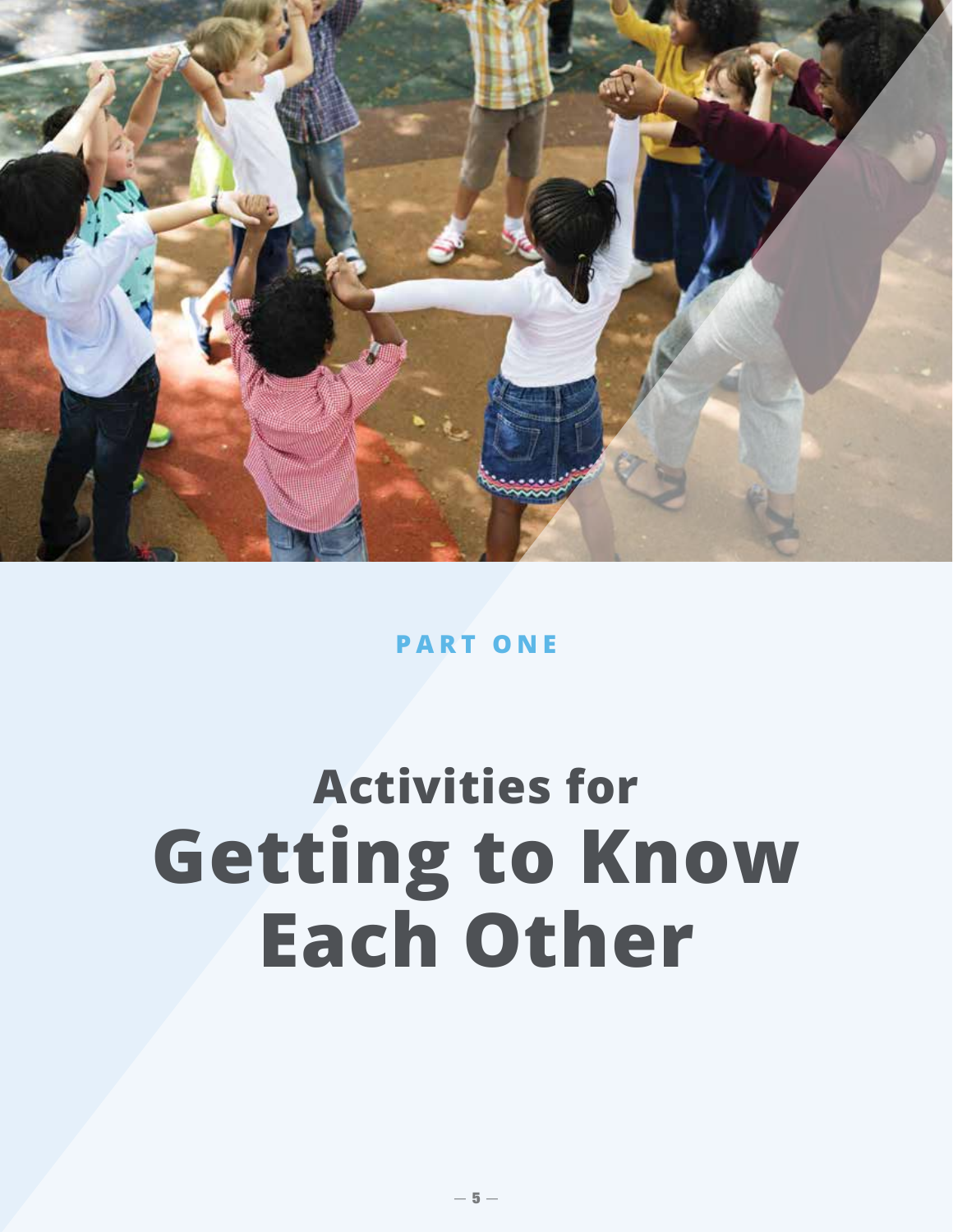# **Name Game**

### **Recommended Age Range**: Grades K-5

**Objectives: Youth will become more familiar with the names of other youth in the program as they play a ball-tossing game.**

### **Materials Needed:**

Ball

### **Directions:**

Gather youth as a group and explain that they will practice becoming more familiar with each other's names. Explain that one youth will toss a ball to another. As they toss the ball, they will state their name and the name of the youth they are tossing the ball to. Have the group determine a way to pass the ball to each other, such as a bounce pass, under-theleg pass, or overhead pass, making sure the method can be completed by youth of all abilities. Provide a ball to one youth and begin the game. Continue play until each youth has taken a turn.

### **Variations and Differentiations:**

- If youth have difficulty tossing and catching a ball, Have them simply state their name and the name of another youth in the group without tossing a ball.
- Make the activity more difficult by incorporating two or more balls.
- If youth are familiar with each other's names, have them choose a favorites category, such as favorite sport. Invite youth to share their favorites before playing the game.

# **Tell Me About Yourself String Game**

### **Recommended Age Range:** Grades K-5

**Objectives: Youth will introduce themselves in a large group setting and evaluate what information about themselves they want to share in their introductions.**

#### **Materials Needed:**

- String or yarn
- **Scissors**

### **Directions:**

Gather youth as a group and have each cut a onefoot length of string for themselves. Invite them to take turns introducing themselves by telling interesting facts and information about themselves as they slowly wind the string around their index fingers. Encourage youth to continue talking as long as it takes to wind the string around their fingers.

### **Variations and Differentiations:**

- Have youth cut the string in varying lengths, from a few inches to a few feet, so each introduction will vary in length according to the length of the string.
- If the group is large, have a few youth conduct their introductions each day over several days.

# **Commonalities**

### **Recommended Age Range:** Grades K-5

**Objectives: Youth will engage in conversation with a partner to share information about themselves and identify commonalities and differences they share with their partner.**

### **Materials Needed:**

- Paper
- Writing utensils

### **Directions:**

Invite youth to divide into partners to learn more about each other. As each set of partners discuss themselves and their interests, encourage them to identify three things they have in common and three things that differentiate them. Invite each set of partners to create a chart with two columns, one labeled "Commonalities" and one labeled "Differences" and write their identified commonalities and differences in the corresponding columns. Encourage youth to change partners and repeat the activity with their new partners. Invite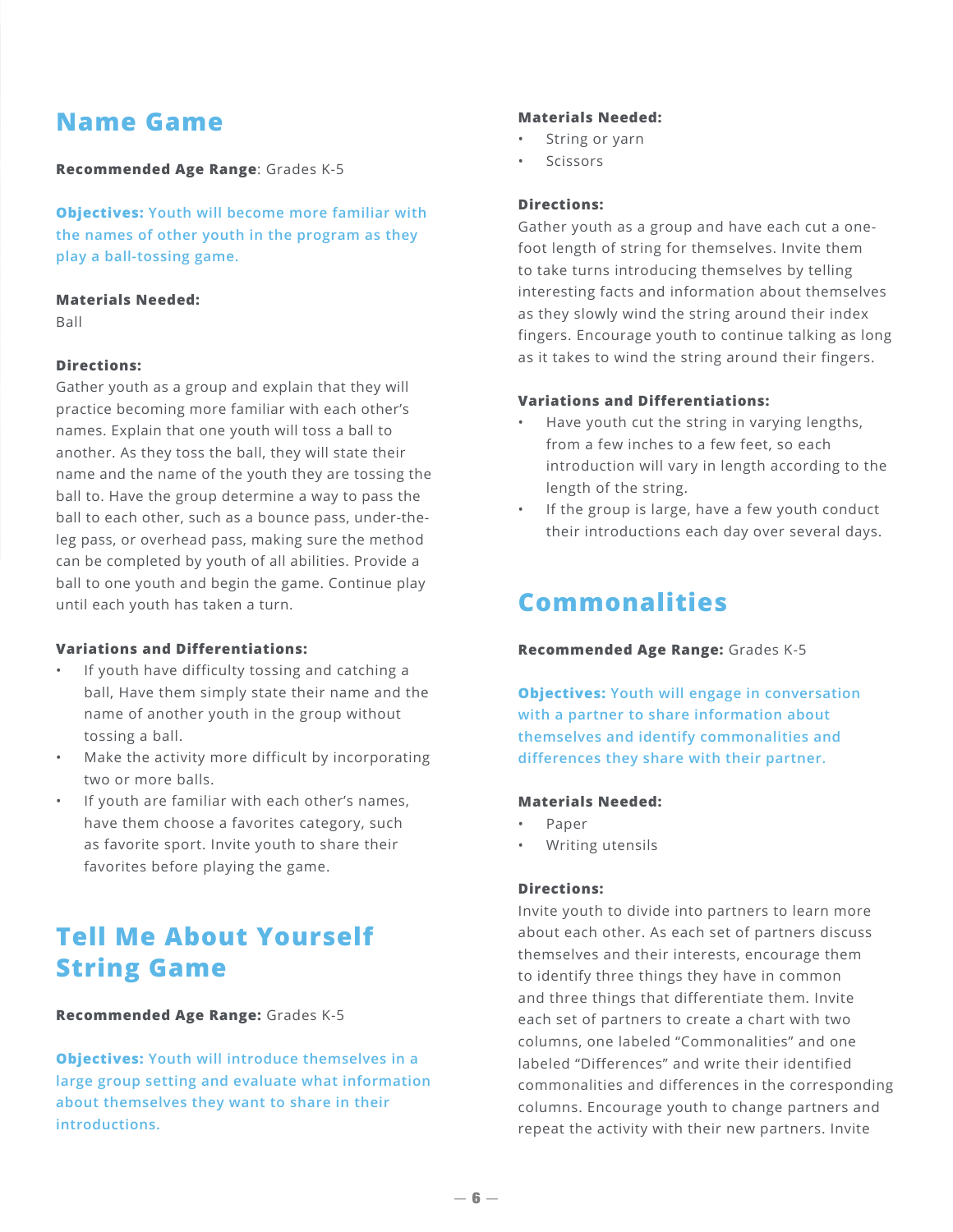youth to share and discuss their charts with the group when completed.

### **Variations and Differentiations:**

- Encourage younger youth to draw pictures depicting their commonalities and differences, instead of writing.
- Encourage older youth to create Venn diagrams, instead of charts, to illustrate the commonalities and differences.

# **Have You Ever?**

**Recommended Age Range:** Grades K-5, Grades 6-12

**Objectives: Youth will learn more about each other and what makes each unique by exploring their commonalities and differences.** 

### **Materials Needed:**

- String or yarn
- **Scissors**
- Large sheet of paper
- **Markers**

## **Directions:**

Prior to conducting the activity, cut a piece of string approximately 20-feet long and tie the ends together to form a loop. A larger loop may need to be made depending on the group size.

Invite youth to brainstorm a list of questions starting with the phrase, "Have you ever…?" Examples might include Have you ever ridden a horse? or Have you ever eaten fried pickles? Be sure the questions are culturally relevant to the youth in the program. Have youth record the questions on a large sheet of paper. Lay the loop of string in the activity area and invite youth to stand along the outside of the loop. Explain that the outside of the loop represents the answer "no" and the inside of the loop represents "yes". Read aloud each question and direct youth to either step inside the loop or stand outside, depending on their answers to the questions. After answering all of the questions,

invite youth to engage in a conversation about the commonalities and diversity that exist among their peers and the uniqueness of each individual.

# **About Me Poem**

### **Recommended Age Range:** Grades K-5

**Objectives: Youth will write an acrostic poem using their names and words or phrases that describe themselves.**

# **Materials Needed:**

- Writing utensils
- Paper

### **Directions**:

Gather youth as a group and explain that an acrostic poem uses the letters in a topic word to begin each line of the poem and each line of the poem relates to or describes the topic word. Invite youth to write acrostic poems using their names as the topic word and phrases that describe who they are as the lines of the poems. Have youth begin the writing process by brainstorming a list of words or phrases that describe themselves. Then have them use their lists of words to write poems about themselves in which each line begins with a letter in their names. Invite youth to share their poems with the group as a way of introducing themselves to others.

### **Variations and Differentiations:**

- Have youth choose partners and invite them to write an acrostic poem about their partners.
- Have younger youth use pictorial representations, instead of words or phrases, as their descriptors. Encourage them to make sure that the names of the pictures begin with the letters in their names.

# **Ten Random Things about Me**

**Recommended Age Range:** Grades K-5, Grades 6-12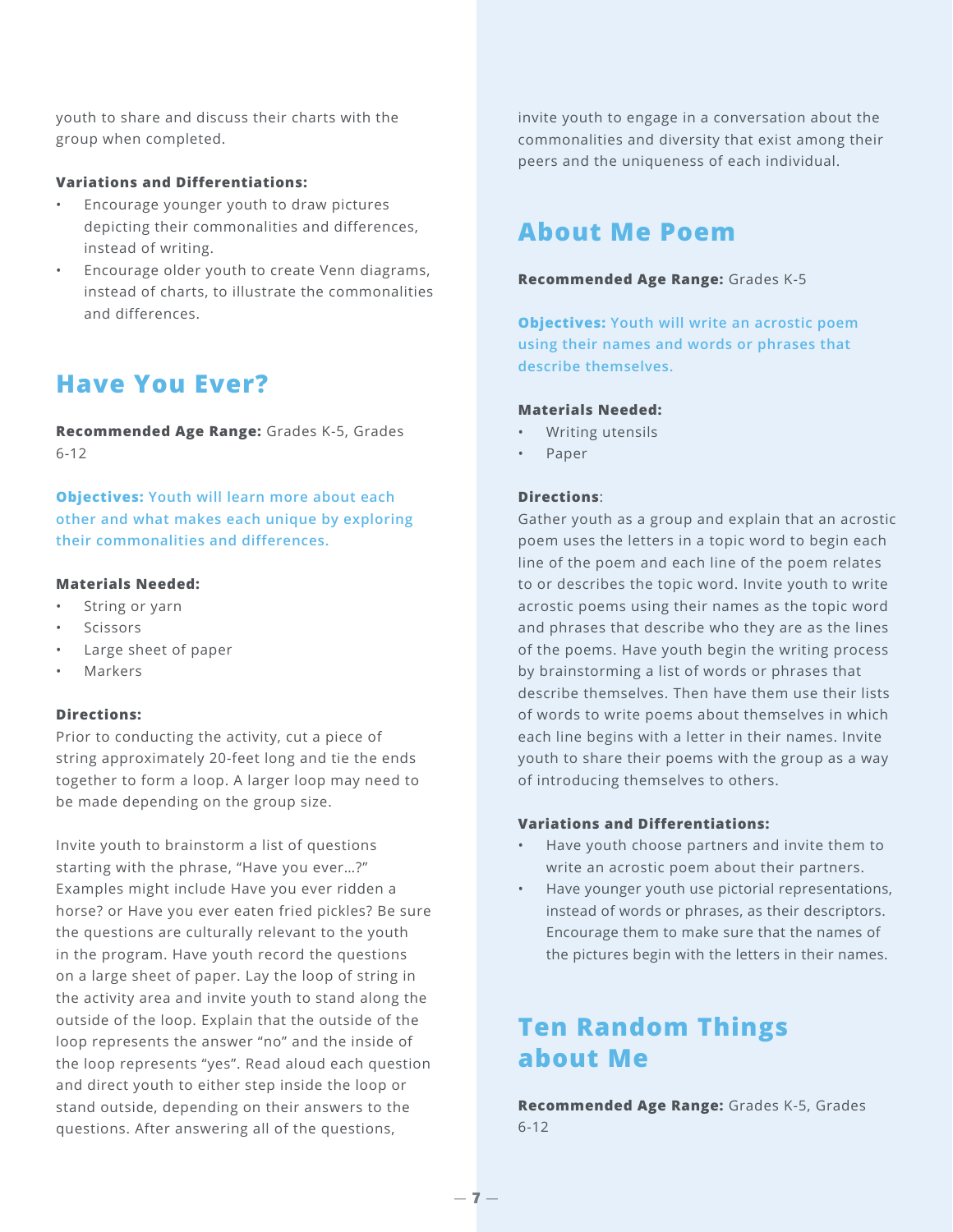**Objectives: Youth will identify and create a list of personal attributes to share with a group. Youth will identify commonalities and unique attributes of the groups.**

#### **Materials Needed:**

- Paper
- Writing utensils

### **Directions:**

Ask youth to define random. Explain that random means made or occurring without definite aim, reason, or pattern. Invite youth to write a list of ten random things about themselves. The random things can be those things that immediately come to mind and in any order, such as favorites, facts, likes, and dislikes. After youth have created their lists, invite them to share the lists with the group as a means of introducing themselves. Encourage them to identify commonalities among themselves as well as attributes that make them unique.

#### **Variations and Differentiations:**

- Invite younger youth to use pictorial representations when writing their lists.
- Have youth choose partners and create a list of ten random things about their partners.

# **About Me Web**

**Recommended Age Range:** Grades 3-5, Grades 6-12

**Objectives: Youth will share a personal facts and information about themselves with a group. Youth will identify commonalities and unique attributes within the group.**

#### **Materials Needed:**

Ball of string or yarn

#### **Directions:**

Invite youth to gather in a circle. Encourage them to think of facts about themselves. Give the ball of string to one youth and invite the youth to say one of their facts. Have the youth toss the string across the circle to another youth while holding on to the loose end of the string. Encourage the second youth to say

one of their facts and then toss the string to another youth while holding onto the end. Make sure youth are tossing the string to others across the circle to form a web. Have the group continue this process until all youth in the circle have had a turn to share a personal fact. After the web has been formed, invite youth to discuss commonalities or unique attributes they noticed. Explain to youth that commonalities bring people together and help them to build relationships, much like the building of the web.

# **Partner Interviews**

#### **Recommended Age Range:** Grades 3-5

**Objectives: Youth will practice questioning techniques as they interview their peers to learn interesting facts about each other.** 

#### **Materials Needed:**

- Paper
- Writing utensils

#### **Directions:**

Invite youth to choose partners. Encourage youth to spend a few minutes brainstorming questions they would like to ask when interviewing their partners to illicit fun and unusual personal facts. When ready, have youth begin their interviews. Have youth record the questions and answers included in the interviews. After all youth have been interviewed, have them gather as a group and invite them to share the findings of their interviews and discuss the unique facts and commonalities revealed through the interviews.

# **Anonymous Paper Ball Toss**

**Recommended Age Range:** Grades 3-5, Grades 6-12

**Objectives: Youth will anonymously respond to question prompts that reveal interesting information about themselves and their peers will try to determine who provided the answers.**

 $-8-$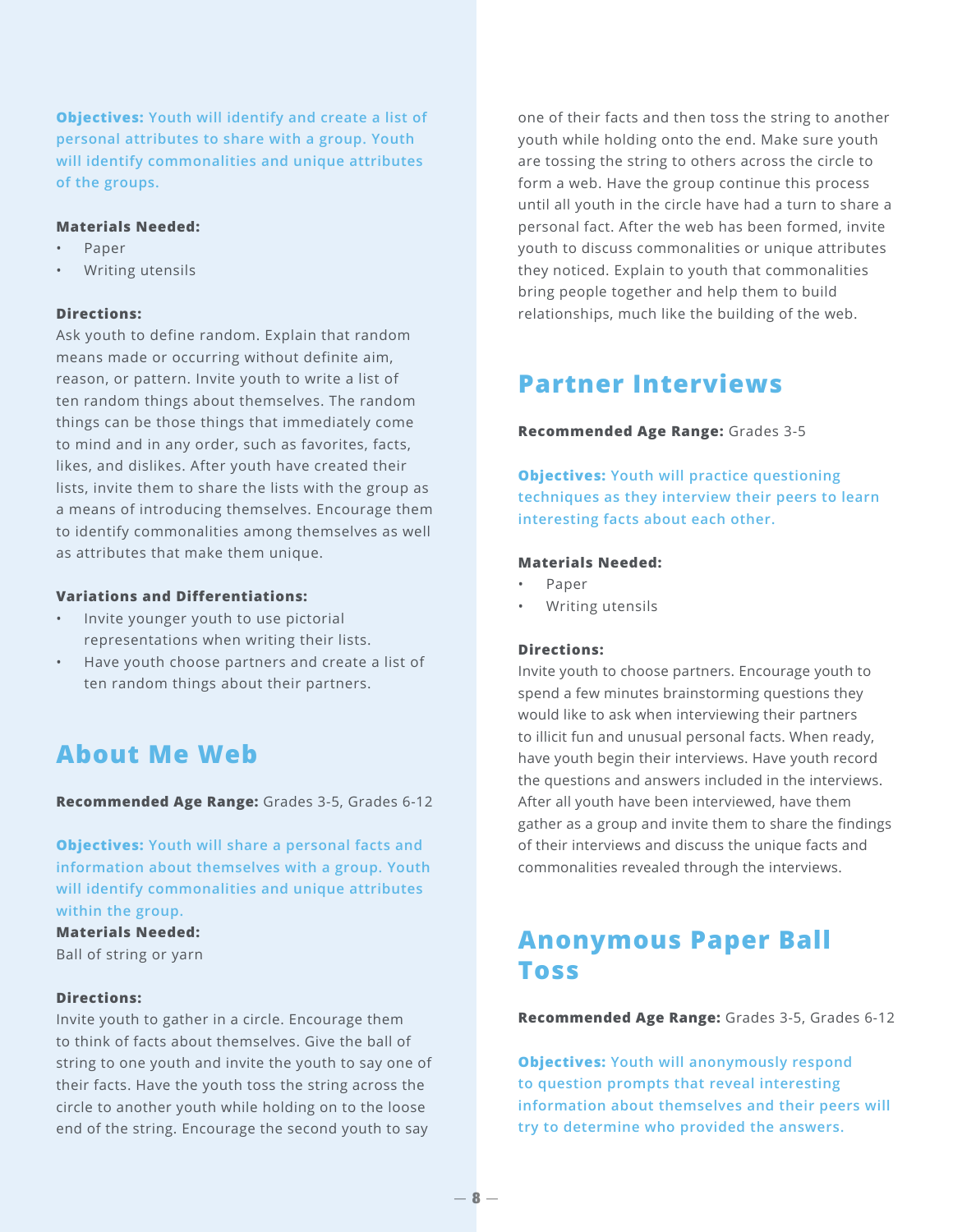### **Materials Needed:**

- Large sheet of paper
- Marker
- Paper
- Writing utensils

### **Directions:**

Gather youth as a group. Have them brainstorm a list of five questions to reveal interesting information about each other, such as If you could live anywhere in the United States, where would you live? or What is your favorite ice cream flavor? Invite youth to write the questions on a large sheet of paper posted in a visible location.

After the list of questions is complete, encourage youth to write their answers to the five questions on a sheet of paper. Have them refrain from writing their names on their papers so their answers are anonymous. Ask youth to form a circle, crumple their papers, and toss their paper balls into the center of the circle. Invite each youth to pick up a paper ball and return to the circle. Have youth take turns reading the anonymous answers. After the answers are read, invite the group to guess who provided the answers based on what they already know about each other.

### **Variations and Differentiations:**

Refrain from guessing who provided the answers if youth are more comfortable keeping their answers anonymous.

# **About Me Cubes**

### **Recommended Age Range:** Grades K-5

**Objectives: Youth will share six interesting facts about themselves by illustrating each side of a cube with pictorial representations of their facts.** 

## **Materials Needed:**

- Six-sided, small cardboard boxes
- Construction paper
- Drawing utensils
- Tape
- **Scissors**

### **Directions:**

Prior to the activity, collect a variety of six-sided, small cardboard boxes and tape all sides of the boxes in place to create cubes. Ask families to donate boxes as needed.

Invite youth to brainstorm a list of at least six facts about themselves, such as their favorite game or sport, talent, favorite food, or family members. Provide each youth with a cardboard cube. Have them cut construction paper to the size of the cube, making one piece for each side of the cube. Direct them to select six facts from their brainstormed list and decorate each sheet of construction paper with an illustration depicting one of the six facts. After they have completed the illustrations, have them glue one sheet of construction paper to each side of the cube.

Gather youth as a group after they have completed their cubes. Invite them to take turns tossing their cubes and sharing the illustration and fact that turns up on their cubes. Continue sharing until each youth has an opportunity to share at least one fact from their cube.

## **Variations and Differentiations:**

Invite youth to choose partners and create a cube of facts about their partners. Have the partners share their cubes and the facts they learned about each other.

# **Partner Biography**

### **Recommended Age Range:** Grades K-5

**Objectives: Youth will write a biography about a partner as a means of getting to know one another. Youth will need to research their partners and analyze their findings to determine the information to include in the biography.**

### **Materials Needed:**

- Paper
- Writing utensils
- Construction paper
- Drawing utensils
- **Stapler**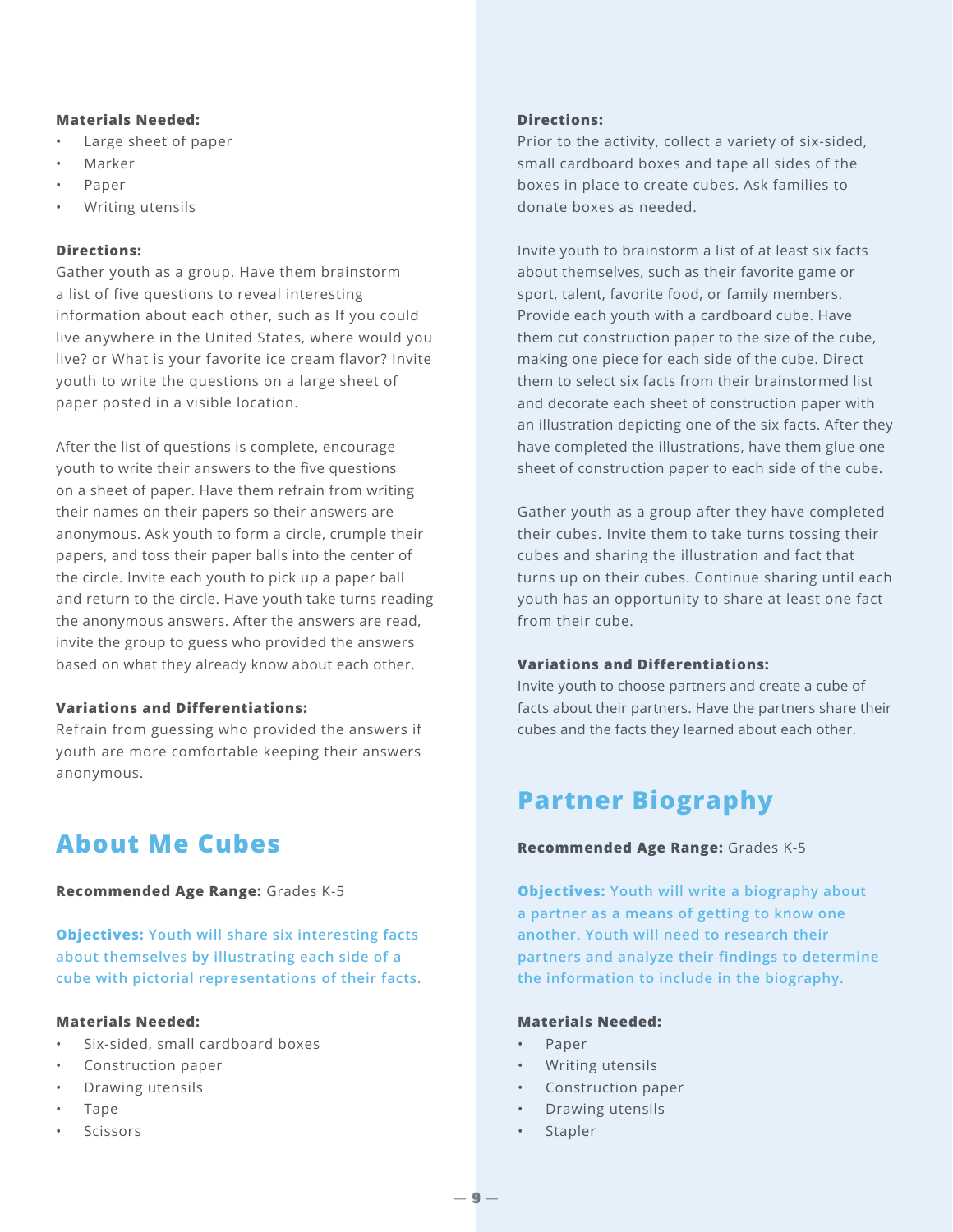### **Directions:**

Explain to youth that a biography is a history of a person's life written by another person. Tell youth that they will choose partners and write a biography of their partners. Invite youth to ask their partners information about memorable events in their lives, family members, or personal accomplishments. Once youth feel that they have sufficient information, encourage them to begin writing the biographies. Have them write according to their skill level, for example younger youth may write each piece of information as a sentence, while older youth may write several sentences or paragraphs to describe events. Encourage youth to draw illustrations to accompany their text. Next, have youth create a cover and title for their biographies using a sheet of construction paper. Have them compile their biographies, with the cover as the first page, and bind using a stapler. Invite them to read aloud their biographies with the group when completed.

#### **Variations and Differentiations:**

Invite younger youth to partner with older youth to guide and assist them with this activity.

# **Photo Puzzle**

**Recommended Age Range:** Grades K-5

**Objectives: Youth will work as a group to create a puzzle using their photos. Youth will become familiar with each other as they share facts about themselves along with their photos while constructing the puzzle.**

#### **Materials Needed:**

- Photos of youth
- Poster board
- Glue
- **Scissors**

### **Directions:**

Take a photo of each youth prior to the activity. If a camera is not accessible or photos cannot be printed, ask families to donate photos and explain that they will be used for an activity and will not be returned.

Gather youth as a group and ask them to take turns introducing themselves by sharing their photos. Invite them to share interesting facts about themselves as they share their photos. Encourage them to identify commonalities among themselves as well as attributes that make them unique.

After all youth have shared their photos and facts, explain to them that they will work as a group to create a puzzle using the photos. Provide youth with poster board and glue. Invite them to place the photos in an interesting configuration and make adjustments until the photos are in their desired design. Have youth glue the photos in place once they have achieved their desired design. Thin the consistency of the glue with water to eliminate lumps or irregularities when adhering the photos. Allow adequate time for the glue to dry. Next, invite youth to draw puzzle shapes on the backside of the poster and cut the poster into the shapes they have drawn. Encourage youth to complete the puzzle as a group and share information they have learned about each other during the creation of the puzzle.

# **Partner Introductions**

Recommended Age Range: Grade K-5, Grades 6-12

**Objectives: Youth will become more familiar with each other as they introduce a partner to the group.**

## **Materials Needed:**

None

### **Directions:**

Invite youth to choose partners. Encourage them to choose partners who they do not know well. Allow youth several minutes to share facts about themselves with their partners, including their favorites, talents, hobbies, or personal accomplishments.

Gather youth and have them sit in a circle, making sure they do not sit next to their partners. Have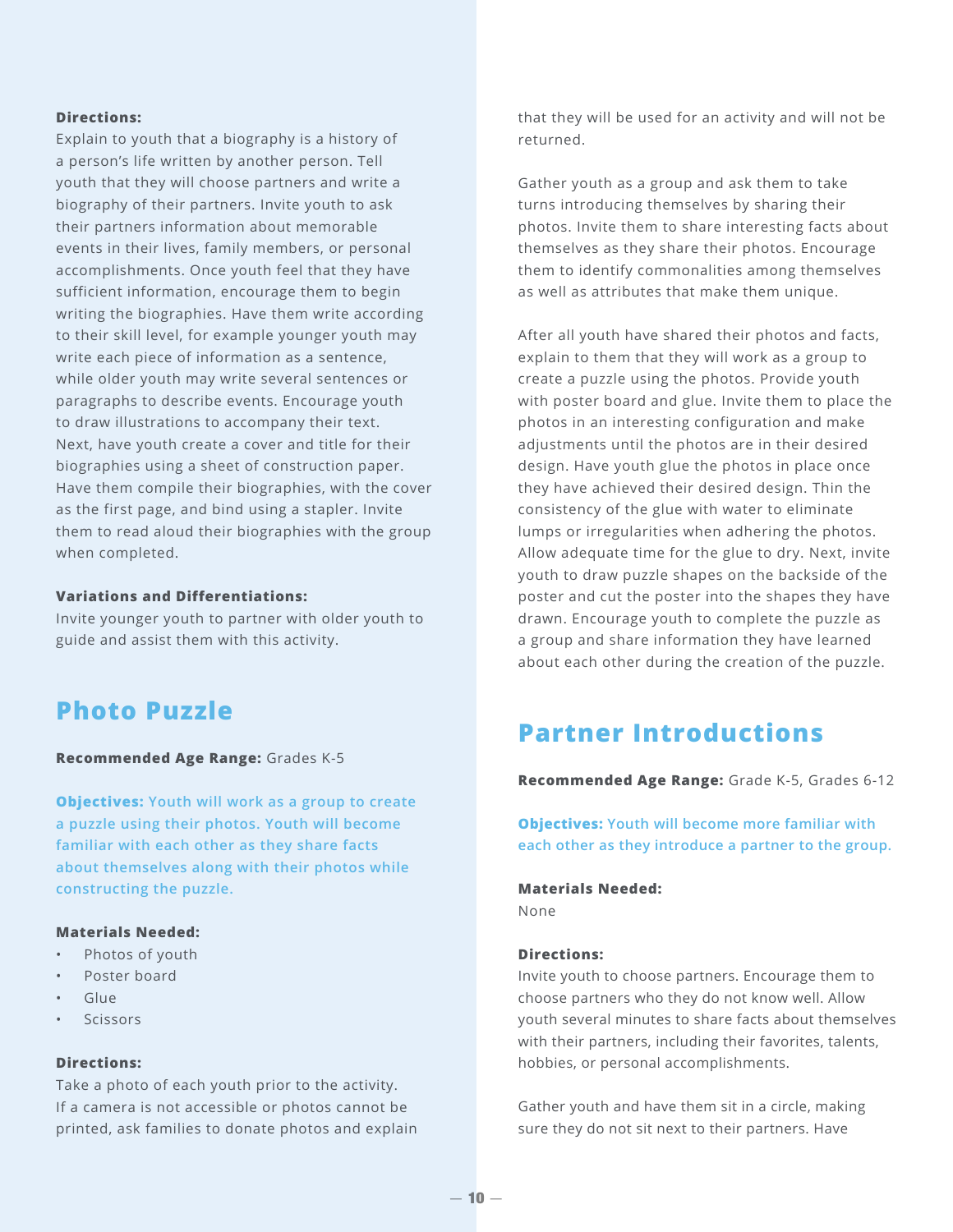youth take turns introducing their partners to the group by announcing them in the following manner, "I am proud to introduce you to…" As youth make their introductions they will share a few of the facts they learned about their partners during their conversations. For example, "I am proud to introduce you to someone who loves gymnastics, is in the 4th grade, and has two older brothers. May I introduce you to Ophelia." Invite the youth who is introduced to stand and those in the circle to clap. Have youth continue with their introductions until each has been introduced.

# **Line Up**

**Recommended Age Range:** Grades K-5, Grades 6-12

**Objectives: Youth will become more familiar with each other as they attempt to line up in order based on a specific characteristic.**

**Materials Needed:**

None

### **Directions**:

Gather youth as a group and ask them to line up in random order. State a characteristic to the group and explain that they will need to line up in order according to the characteristic. Examples of characteristics and line ups include: smallest to largest shoe size, chronologically by birthday, or alphabetically by last name. Have youth check their line up when finished to be sure it is in order.

## **Variations and Differentiations:**

Have older youth line up according to the characteristic without talking to each other.

# **Musical Questions**

### **Recommended Age Range:** Grades K-5

**Objectives: Youth will become more familiar with each other by answering questions about themselves and their interests.**

### **Materials Needed:**

- Paper
- Writing utensils
- Basket or similar container
- Scissors
- Playlist of youth's favorite songs
- Device to play playlist

### **Directions:**

Prior to the activity, cut paper into several strips. Write one "getting to know you" question on each strip of paper. Questions might include: What is your favorite food?, What is your favorite board game?, and What is your favorite book? Place the questions in a basket or similar container. Invite youth to participate in these preparations.

Gather youth in a circle and provide one youth the basket containing the "getting to know you" questions. Explain to youth they will become more familiar with each other while playing a game similar to Musical Chairs. Start the playlist and have youth pass the basket around the circle. Randomly stop the playlist. Instruct the youth holding the basket when the music stops to choose a question from the basket, read it, and answer it aloud. After stating an answer, youth will place the question back into the basket. Restart the playlist and have youth continue passing the basket around the circle until the playlist stops and another youth answers a question. Continue play until each youth has had an opportunity to choose and answer a question.

# **Getting to Know Each Other Charades**

### **Recommended Age Range:** Grades K-5

**Objectives: Youth will act out their answers to questions about themselves and their interests. Youth will attempt to guess the answers to the questions based on the actions of the actors.**

### **Materials Needed:**

- Paper
- Writing utensils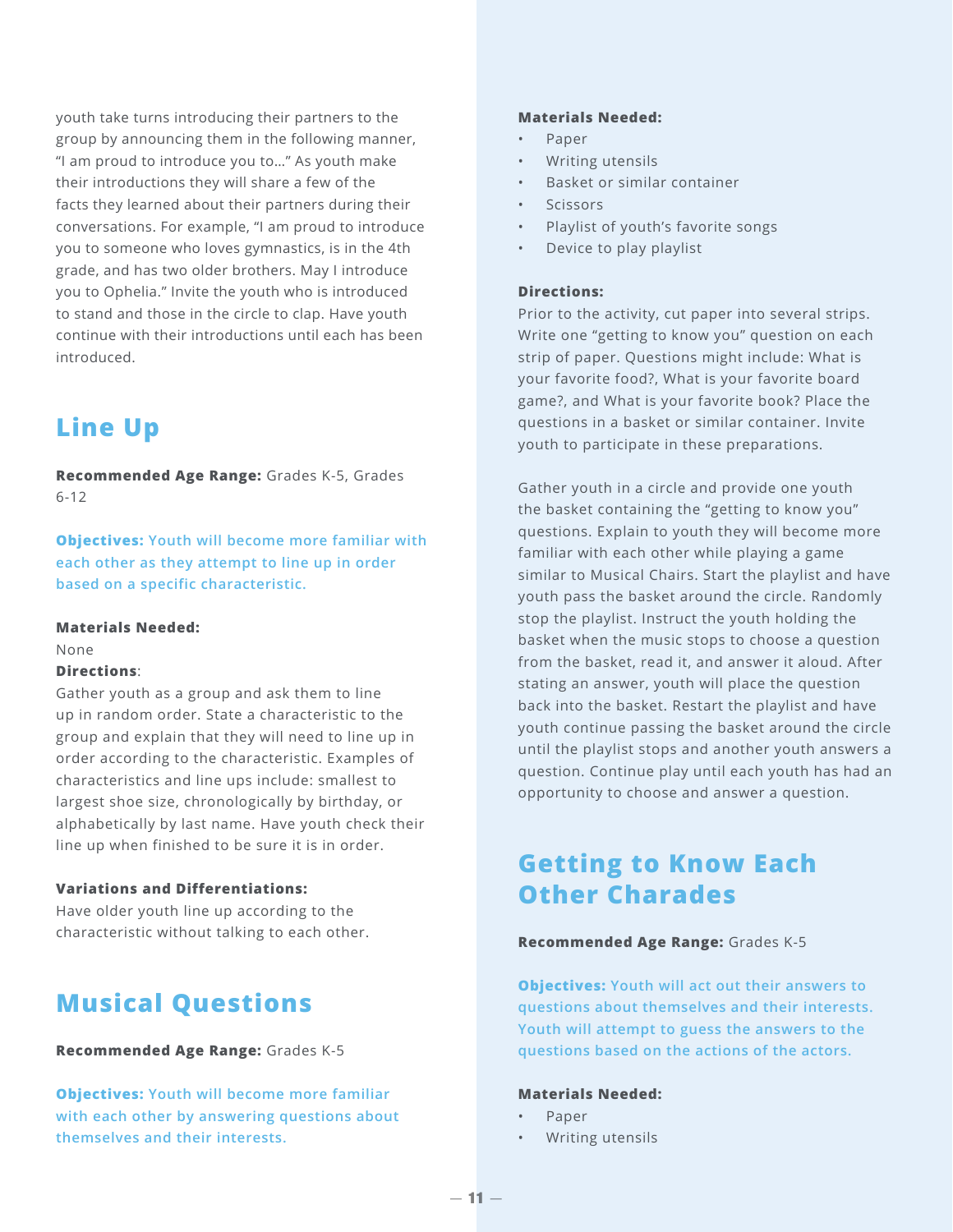- Basket or similar container
- **Scissors**

### **Directions:**

Prior to the activity, cut paper into several strips. Write one "getting to know you" question on each strip of paper. Questions might include: What is your favorite food?, What is your favorite board game?, and What is your favorite book? Place the questions in a basket or similar container. Invite youth to participate in these preparations.

Gather youth in a circle and provide them with the basket of "getting to know you" questions. Explain to youth that they will play a game of Charades in which they take turns acting out their answers to the questions contained in the basket. Invite one youth to volunteer to begin the game. Instruct the youth to choose a question from the basket and read it aloud. The youth will act out their answer to the group when ready. The group will attempt to guess the youth's answer to the question based on their actions. Continue play with the next youth after the group has correctly guessed the youth's answer. Continue play in this manner until each youth has had an opportunity to choose a question and act out their answer.

# **About Me Trading Cards**

**Recommended Age Range:** Grades K-5

**Objectives: Youth will design and create trading cards that showcase their interests, talents, or achievements.**

### **Materials Needed:**

- Unlined index cards
- Drawing utensils
- Photos of youth (optional)
- Glue or tape (optional)
- Samples of trading cards

### **Directions:**

Provide youth with sample trading cards and

discuss the type of information found on the trading cards. Explain to youth they will create trading cards that showcase their attributes, interests, talents, or achievements. Instruct youth to use the supplies and draw a picture of or adhere a photo of themselves onto one side of an index card. Have youth choose the information about themselves they want to include on their cards, such as their physical stats, a talent or achievement they are proud of, or their favorites. Encourage youth to write their chosen information onto the backside of their index cards. Invite youth to share their completed trading cards with the group or to trade cards with other youth to become more familiar with each other.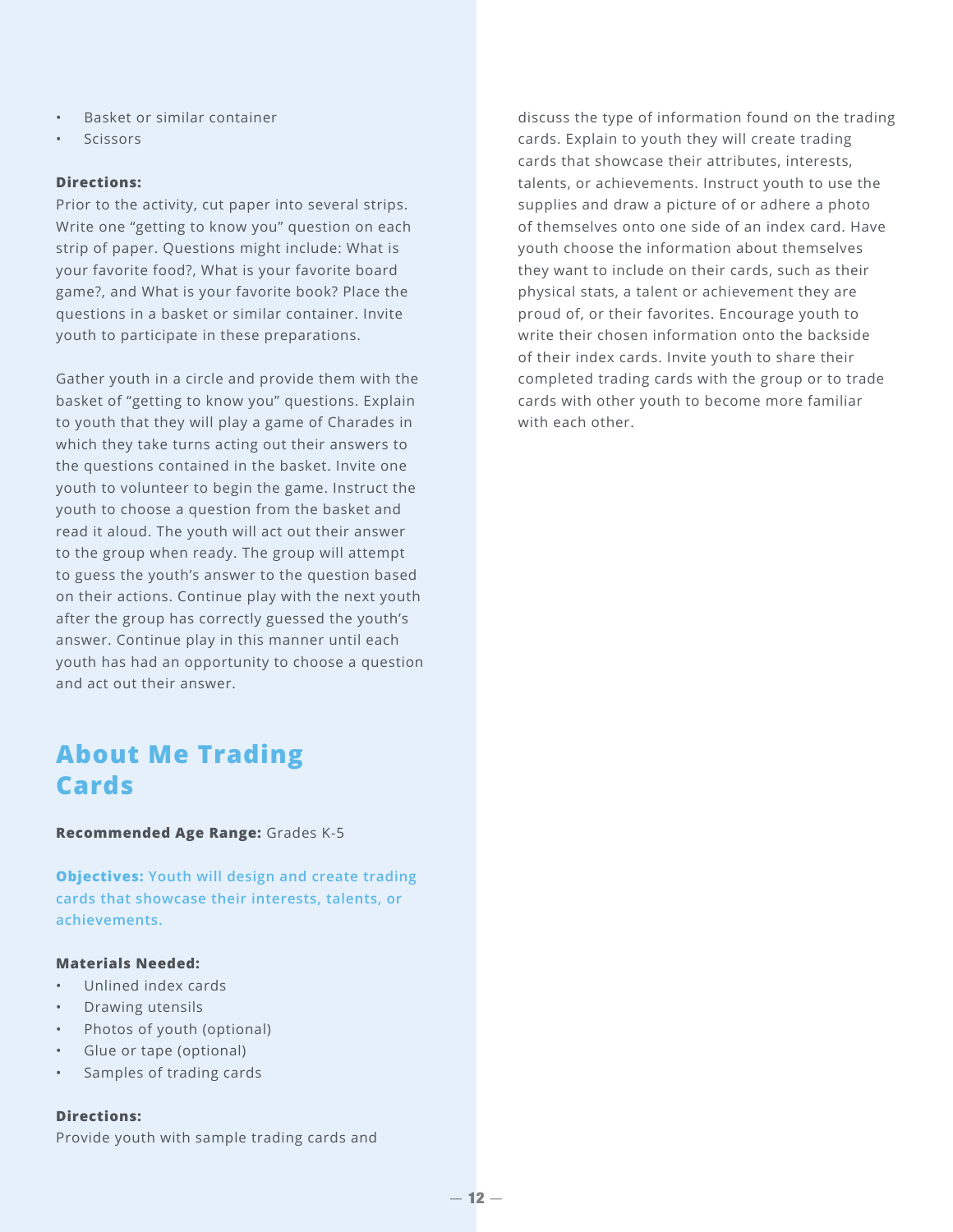

**PART TWO**

# **Fostering Relationships Activities for**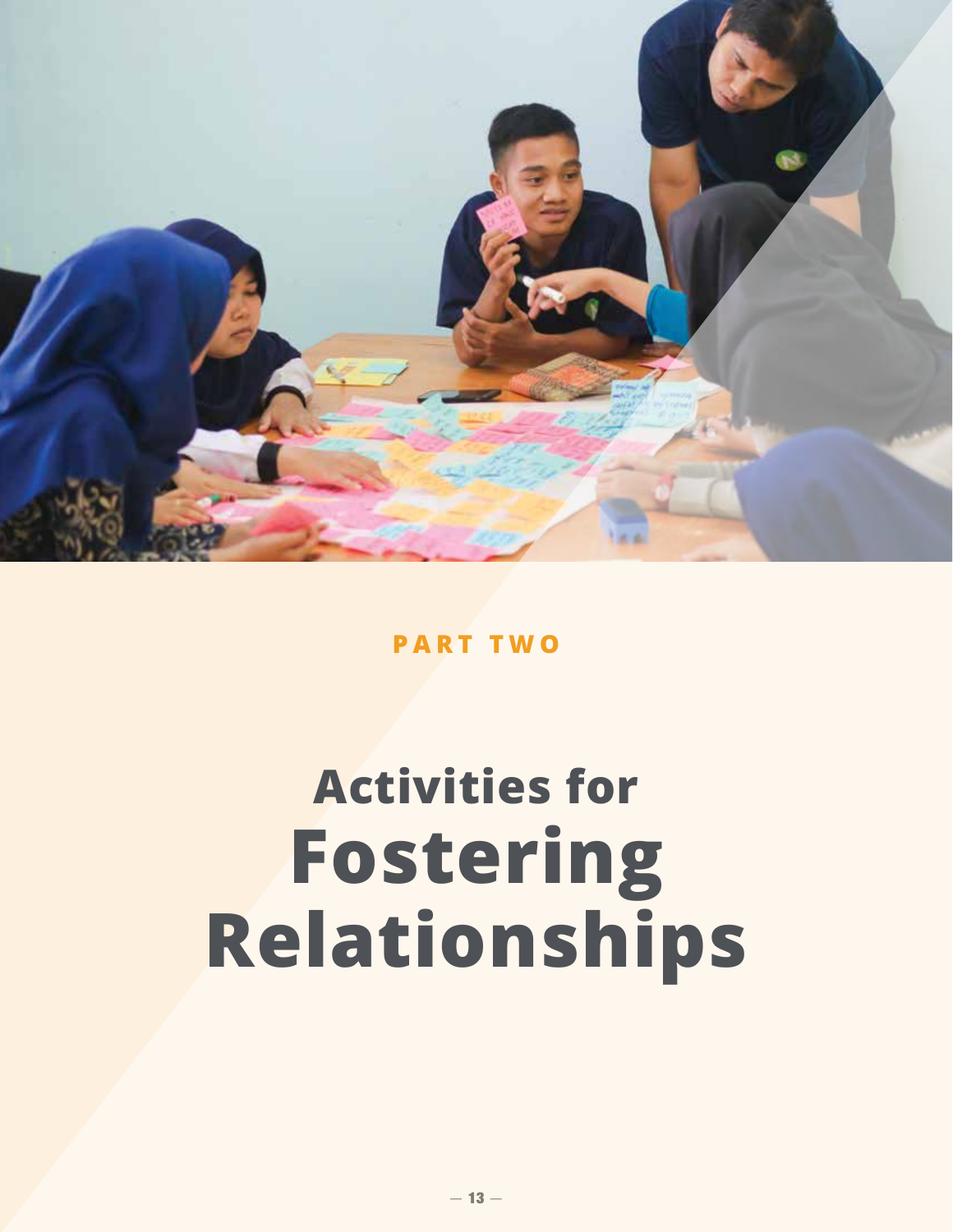# **Pass a Kind Word**

**Recommended Age Range:** Grade K-5, Grades 6-12

**Objectives: Youth will verbally recognize their peers for acts of positive behavior and treatment of others based on their observations and experiences with their peers.**

#### **Materials Needed:**

None

### **Directions:**

Gather youth in a circle. Invite one youth to volunteer to begin the game. Instruct the youth to look at the youth on their right. Have the youth tell the other youth a kindness they have noticed about them. The kindness might be a thank you or acknowledgement of an act of kindness or a job well done, a recognition of following the rules, or recognition of an attribute that reflects kindness. Encourage the youth being recognized to express their gratitude. Have youth continue passing the words of kindness around the circle in this manner.

### **Variations and Differentiation:**

- Have youth toss a ball to another youth in the circle and state their words of kindness to the youth who caught the ball. Ensure that every youth has an opportunity to be recognized.
- Make this activity part of the daily routine and implement each day during a group gathering. Have youth randomly share their words of kindness based on their experiences for that day.

# **Relationship Mural**

**Recommended Age Range:** Grades K-5, Grades 6-12

**Objectives: Youth will show their appreciation for those they have built meaningful relationships with as they create a group mural.** 

### **Materials Needed:**

- Large sheets of paper
- Tape
- Paper
- Drawing utensils

### **Directions:**

Prior to the activity have youth create a mural canvas by posting several large sheets of paper together in an accessible location in the program environment. Explain to youth that they will create a collaborative mural of portraits of people with whom they have built meaningful relationships. Provide youth with paper and drawing utensils. Have them consider people in their lives they have a significant relationship with, such as family members, teachers, community members, or peers. Encourage them to select one individual to showcase. Invite each youth to draw a portrait of their chosen individual on a sheet of paper and write the individual's name and a description of why their relationship with that person is significant. Instruct youth to tape their portraits onto the large sheets of paper to create a mural. Encourage youth and families to visit the mural to learn more about the relationships their peers have established.

# **Build or Damage**

**Recommended Age Range:** Grades K-5, Grades 6-8

**Objectives: Youth will discuss the importance of verbal and non-verbal communication in building relationships. Youth will identify communication techniques that can enhance or damage their relationships.**

#### **Materials Needed:**

- Large sheet of paper
- Markers

#### **Directions**:

Prior to the activity, invite youth to assist in creating a chart titled "Communication" on a large sheet of paper. Have them draw two columns on the chart, one labeled "Build" and one labeled "Damage" and post the chart in a visible location.

Gather youth as a group. Explain to youth that the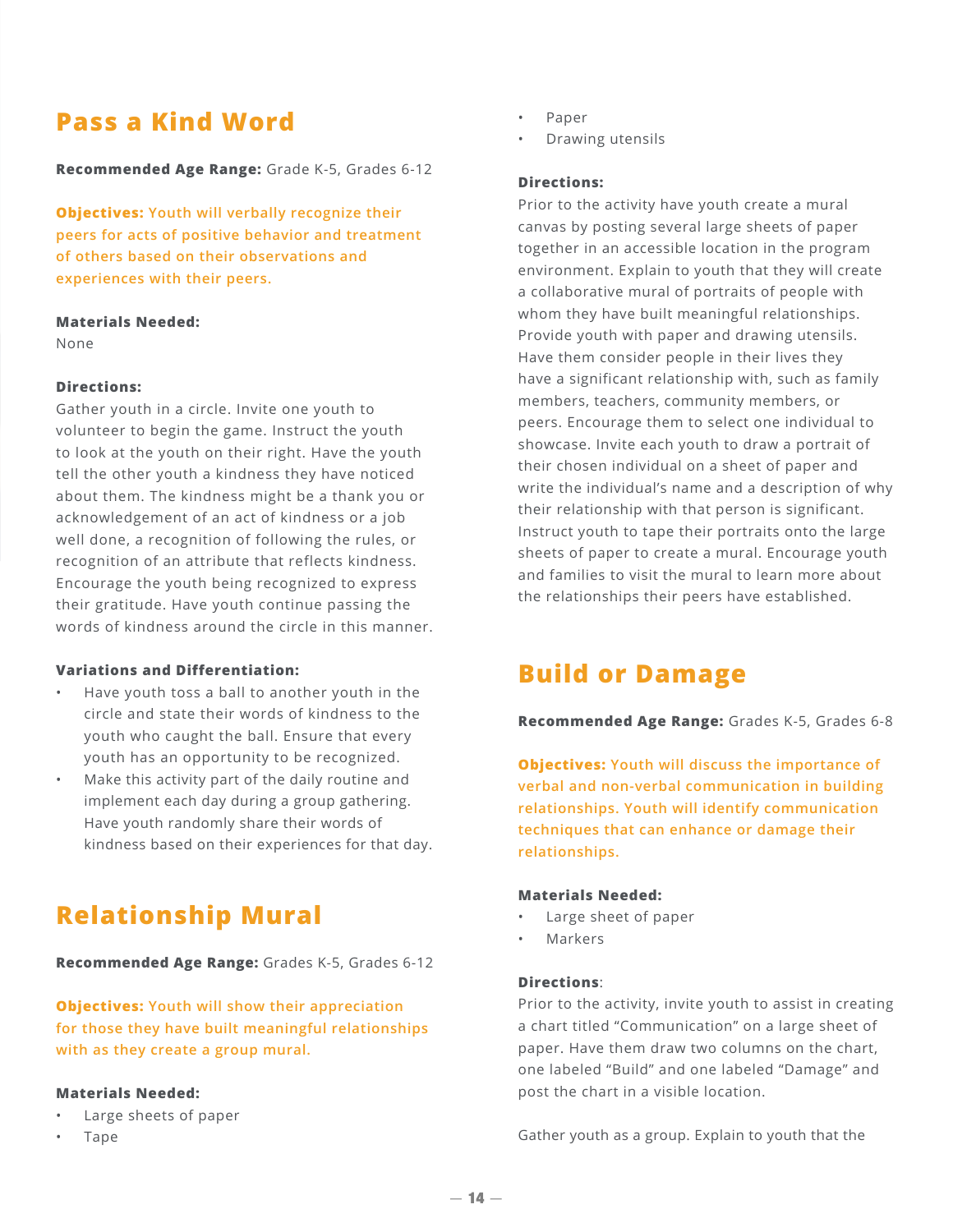manners and words we use when communicating can impact our relationships with others. Positive, respectful words and manners help to build relationships, while negative words and disrespectful manners can damage our relationships.

Invite youth to brainstorm the type of words and manners associated with positive or respectful communication techniques. Examples might include making eye contact or asking relevant and thoughtful questions. Have youth record the responses on the chart in the column labeled "Build". Next, invite youth to brainstorm words and manners associated with negative or disrespectful communication techniques. Examples might include interrupting or not paying attention to a conversation. Have youth record the responses on the chart in the column labeled "Damage". Review the chart with the group once youth have completed their brainstorming and ask for their commitment to respectfully communicate with others.

# **Building Community**

**Recommended Age Range:** Grades K-5, Grades 6-12

**Objectives: Youth will discuss ways in which they can become involved in their community and build community relationships. Youth will take action on the ideas they have developed.** 

## **Materials Needed:**

- Paper
- **Scissors**
- Writing utensils
- Basket or similar container

### **Directions:**

Gather youth as a group and discuss who their community is and what their community means to them. Explain that they can build relationships within their community by being caring and thoughtful citizens. Invite youth to discuss ways

in which they can build relationships or do kind acts for those in their community. Ideas might include a trash clean-up day at the school playground or local park or making thank you cards for community volunteers. Encourage youth to think of ideas that are realistic and achievable. Have youth cut paper into several 8" by 2" strips, record each response on a strip of paper and place in a basket or similar container. Share with youth that they will choose one of the ideas from the basket each week, or a frequency they are comfortable with, and devise a plan for completing the act. Consider that the ideas they have devised may require support outside of the afterschool program and significant time investment. After youth complete each act, encourage them to discuss the success and how they feel they have impacted their relationship with the community.

#### **Variations and Differentiation:**

Invite youth to write about their experiences in journals.

# **How to Be a Good Friend**

#### **Recommended Age Range:** Grades K-5

**Objectives: Youth will discuss and record ways in which they treat each other to develop meaningful friendships and relationships.**

#### **Materials Needed:**

- Large sheet of paper
- **Markers**

### **Directions:**

Gather youth as a group and share the following statement "You must be a good friend to have good friends." Invite youth to discuss what the statement means and whether they agree with it. Have youth discuss ways in which friends treat each other to build meaningful relationships. Have youth record their responses on a large sheet of paper posted in a visible location. Share the following list of ideas if not mentioned by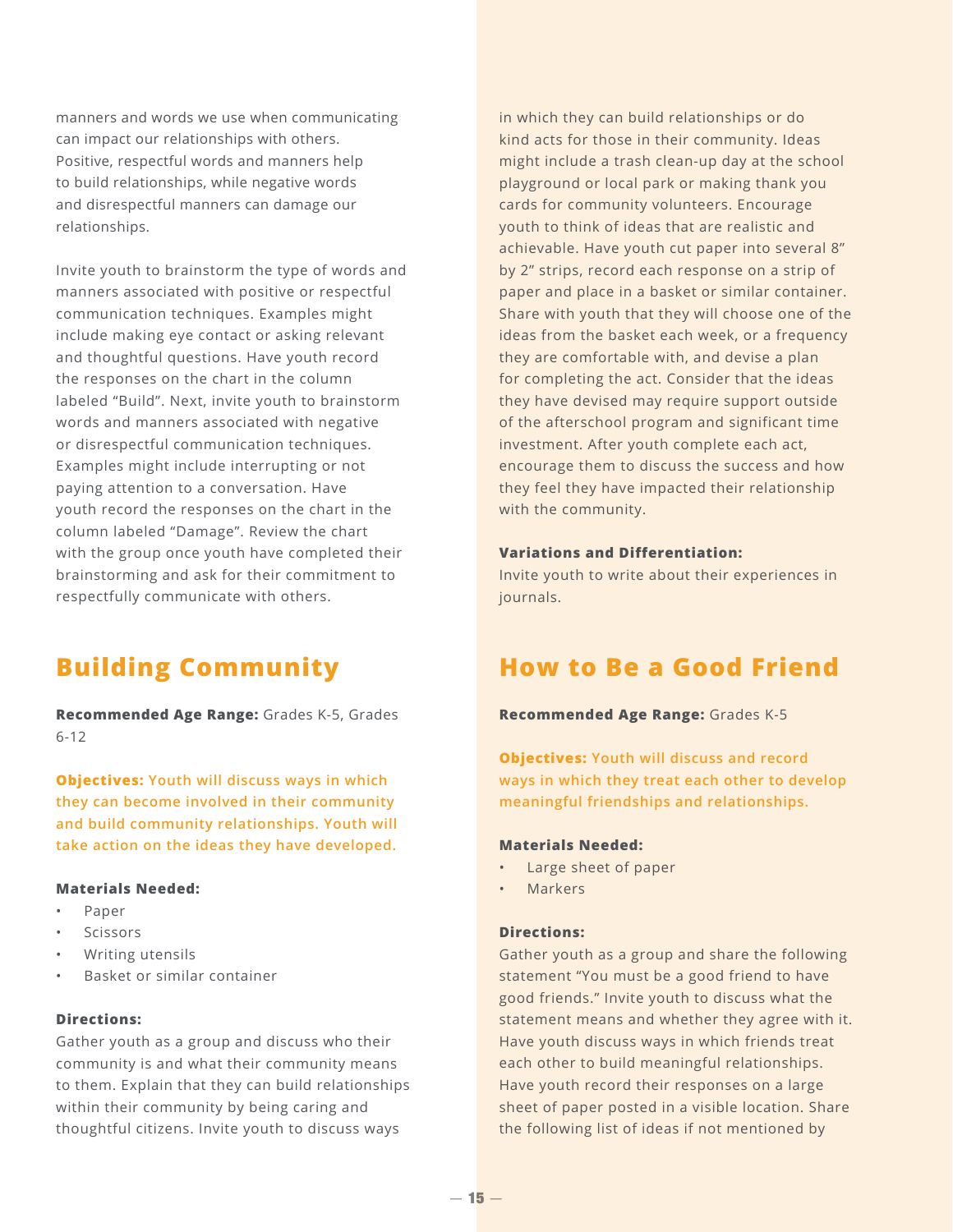youth during their discussion.

- Friends listen to each other
- Friends build each other up
- Friends consider how their actions might affect each other's feelings
- Friends try to understand each other's feelings and moods
- Friends help each other solve problems
- Friends give each other genuine compliments
- Friends can disagree without hurting each other's feelings
- Friends are dependable
- Friends respect each other
- Friends are trustworthy
- Friends support each other with opportunities to change
- Friends care about each other

## **Variations and Differentiation:**

Invite youth to choose one of the ideas from the list to use as a journal prompt to write about building relationships.

# **Put Your Trust in Me**

**Recommended Age Range:** Grades K-5, Grades 6-12

**Objectives: Youth will use verbal language and observation skills to guide their partners through an obstacle course while their partners' eyes are closed. In turn, youth will use their auditory skills and trust in their partners as they are guided through an obstacle course with their eyes closed.** 

#### **Materials Needed:**

- Jump ropes or tape
- Cones
- Large sturdy items to use as obstacles, such as tables, chairs, and empty boxes

### **Directions:**

Prior to the activity, gather a variety of objects from within the program that can be used to create an obstacle course, such as chairs, tables and empty boxes. Invite youth to use the objects to design and

set up an obstacle course. Have youth use jump ropes or tape to define the pathways and boundaries of the obstacle course.

Invite youth to choose partners. Explain that one partner will be "sightless" by closing his or her eyes and the other partner will act as a guide. Have one set of partners take their place at the start of the obstacle course. When ready, the guide will begin providing their partner with verbal directions for navigating through the obstacle course while their partner remains "sightless". Encourage youth acting as guides to provide clear and detailed directions. For example, "There is a chair about one step in front of you. Take two steps to your right and four steps forward to get around it." Allow another set of partners to begin the obstacle course when the previous partners are approximately halfway through the course. If time allows, have each set of partners switch roles and take another turn completing the obstacle course. After all partners have completed the activity, invite them to discuss the challenges they encountered and how they managed them. Have youth discuss how this activity relates to developing trust, which is a key component of relationships.

# **About Our Community**

**Recommended Age Range:** Grade K-5

**Objectives: Youth will get to know more about each other as they discuss their community and create three-dimensional representations of significant locations in their community.** 

### **Materials Needed:**

- Large sheets of paper
- Drawing utensils
- Wood blocks
- Lego® building blocks
- Various construction materials

### **Directions:**

Gather youth as a group and discuss with them that we can get to know each other and build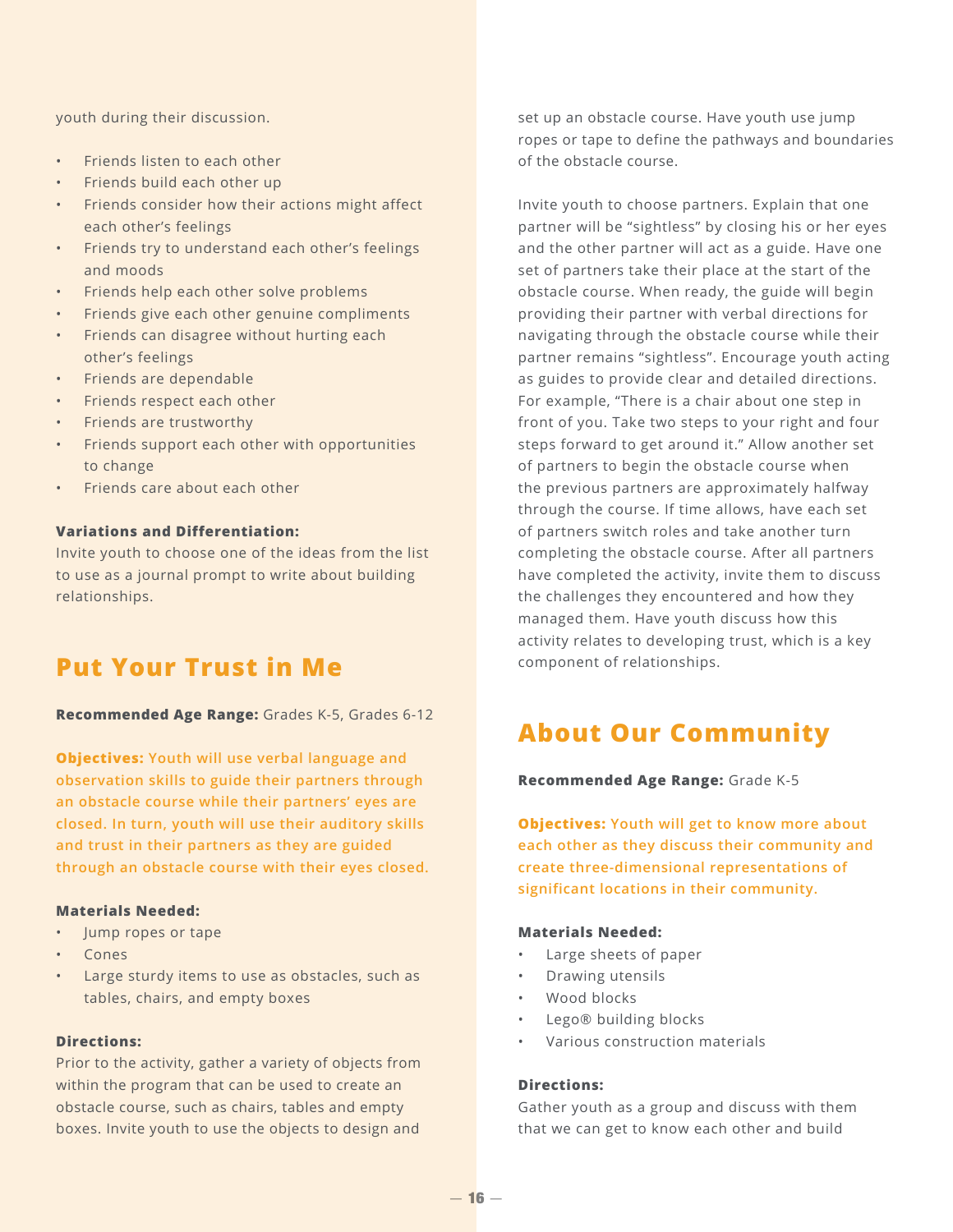relationships by learning about the communities in which we live and participate. Have youth form small groups of three or four. Consider forming mixed-age groups so older youth can guide and assist younger youth as needed. Have group members share information about their community with each other and the places that are meaningful to them and where they enjoy spending time, such as where they like to eat, shop, and have fun. Provide each group with a large sheet of paper and drawing utensils. Encourage them to draw a map of their community, including where they live, the places talked about during their discussion, schools, stores, parks, and other landmarks. Have them label the places and streets they have drawn. Next, have groups work together and use construction materials to build three-dimensional representations of the maps they drew. Invite them to create buildings, trees, street signs and other details. Invite each group to share their constructions when completed. Encourage them to discuss what they learned about each other during the design and construction process.

# **Emotions and Feelings**

**Recommended Age Range:** Grades K-3

**Objectives: Youth will discuss the impact emotional displays have on building relationships. Youth will create drawings illustrating emotions.** 

#### **Materials Needed:**

- Paper
- **Scissors**
- Writing utensils
- Basket or similar container
- Drawing utensils
- White construction paper

### **Directions:**

Prior to the activity have youth cut paper into 8" by 2" strips, enough for each participating youth to have one strip. Have youth assist in writing one word describing an emotion on each strip of paper and place in a basket or similar container. Words may include: excited, angry, happy, surprised, frustrated, anxious, nervous, bored, puzzled, worried, jealous, sad, proud, and confused.

Gather youth as a group and ask them how our emotions and feelings impact our relationships with others. Discuss that by sharing emotions and feelings, others not only have a better understanding of you, but it also strengthens relationships. Explain that emotions can often be communicated with simply one word or non-verbally through facial expressions, gestures, posture, and stance. Present the basket of prepared word strips to youth. Invite each youth to choose an emotion word from the basket. Provide youth with construction paper and drawing utensils. Have youth create drawings that illustrate the emotion words they have chosen. Encourage youth to label the drawings with the name of the emotions. Invite youth to share their illustrations with the group when completed.

# **Ways to Build Relationships**

**Recommended Age Range:** Grades K-5, Grades 6-8

**Objectives: Youth will reflect on ways in which they build relationships with others and will work together to create a group list of these methods.** 

#### **Materials Needed:**

- Large sheet of paper
- **Markers**

### **Directions:**

Gather youth as a group. Tell youth that they are building and strengthening their relationships with others every day, often without even being aware they are doing so. Label a large sheet of paper with the title "Ways to Build Relationships" and post in a visible location. Invite youth to brainstorm ways in which they build their relationships. For example, youth might invite a new classmate to play on the playground during recess or actively listen to a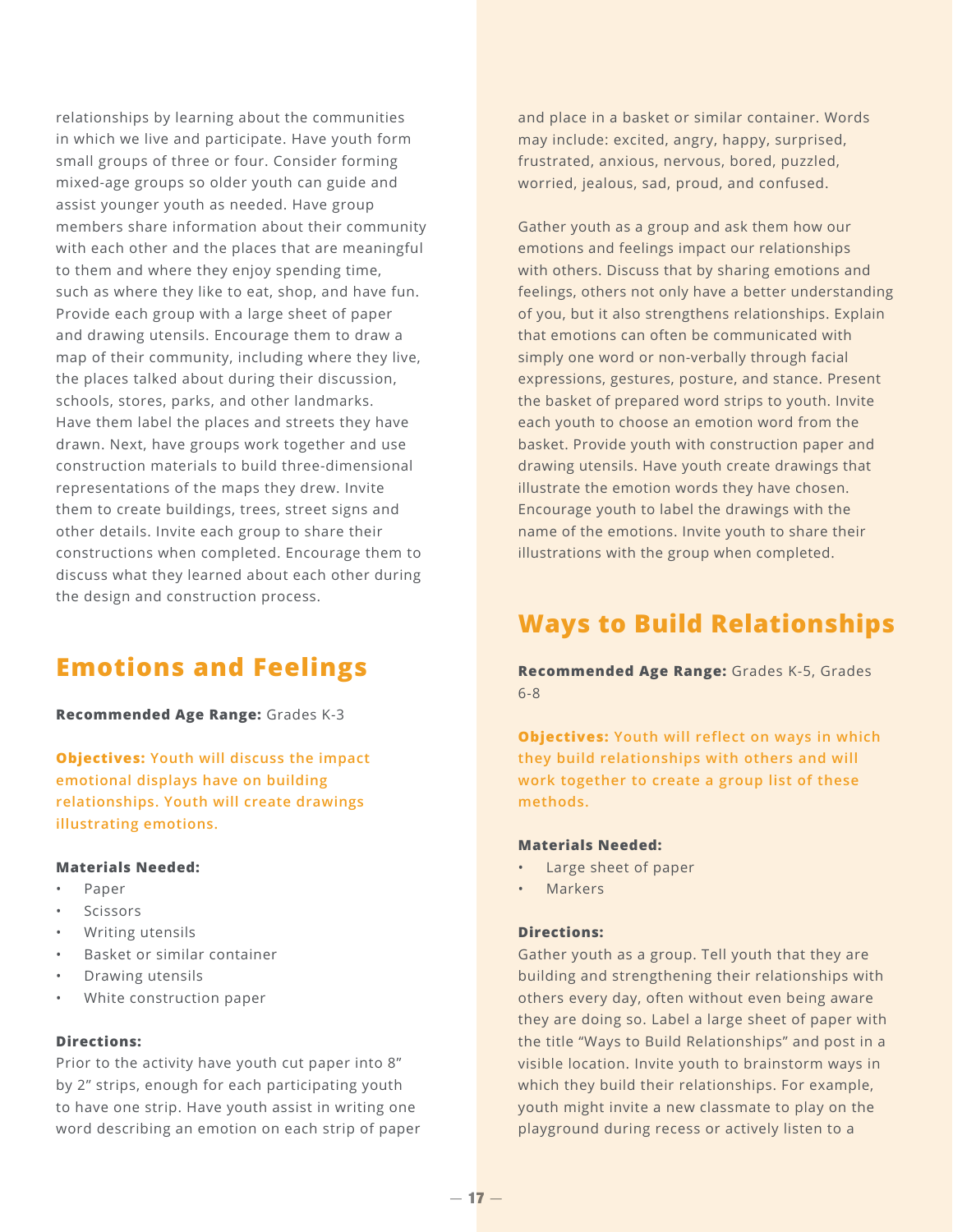friend tell about a problem they have. Have youth record their responses on the chart as they share their ideas. Review the list when completed and have youth discuss how successful these methods have been for building their relationships.

## **Variations and Differentiations:**

Have each youth create individual "Ways to Build Relationships" list. Encourage them to create an illustration for each idea listed and share their completed lists with the group.

# **Caring for Our Relationships**

**Recommended Age Range:** Grades K-5, Grades 6-8

**Objectives: Youth will discuss ways in which they care for their relationships and create posters depicting their most meaningful action.** 

#### **Materials Needed:**

- Construction paper
- Drawing utensils

### **Directions:**

Invite youth to work together in mixed-aged partnerships, so that older youth can guide and assist younger youth. Have each set of partners create a poster depicting ways in which they take care of or strengthen their relationships. Each set of partners will begin by brainstorming actions they can perform to care for their relationships. Ideas might include: greeting each other and saying goodbye, listening, asking each other questions, laughing together, playing together, and encouraging each other. After they have completed brainstorming, have each set of partners choose a care action that is most meaningful to them. Encourage them to draw an illustration depicting the care action they have chosen and create a title for the illustration. Invite each set of partners to share their completed posters with the group and explain the care action they chose and why.

# **Adjectives for Relationships**

**Recommended Age Range:** Grades 3-5, Grades 6-8

**Objectives: Youth will brainstorm adjectives that describe their meaningful relationships and will define the adjective through illustration or collage.** 

### **Materials Needed:**

- Large sheet of paper
- **Markers**
- Paper
- Collage items such as buttons, beans, and ribbon
- Glue
- **Scissors**
- Drawing utensils

#### **Directions:**

Gather youth as a group. Explain that adjectives are descriptive words that allow readers and listeners to have a clearer understanding or mental picture of something. Invite youth to brainstorm words or adjectives that describe relationships and write their ideas on a large sheet of paper posted in a visible location. Adjectives might include respectful, loving, supportive, pleasant, friendly, and safe. Invite each youth to think of one of their meaningful relationships and choose one adjective from the list that describes that relationship. Encourage youth to write their chosen adjective on a sheet of paper and describe or define the adjective using drawings and collage items. Invite youth to share their pictures with the group when completed.

# **Greeting Cards**

#### **Recommended Age Range:** Grades K-5

**Objectives: Youth will express their sentiments to those they have built relationships with by creating greeting cards.**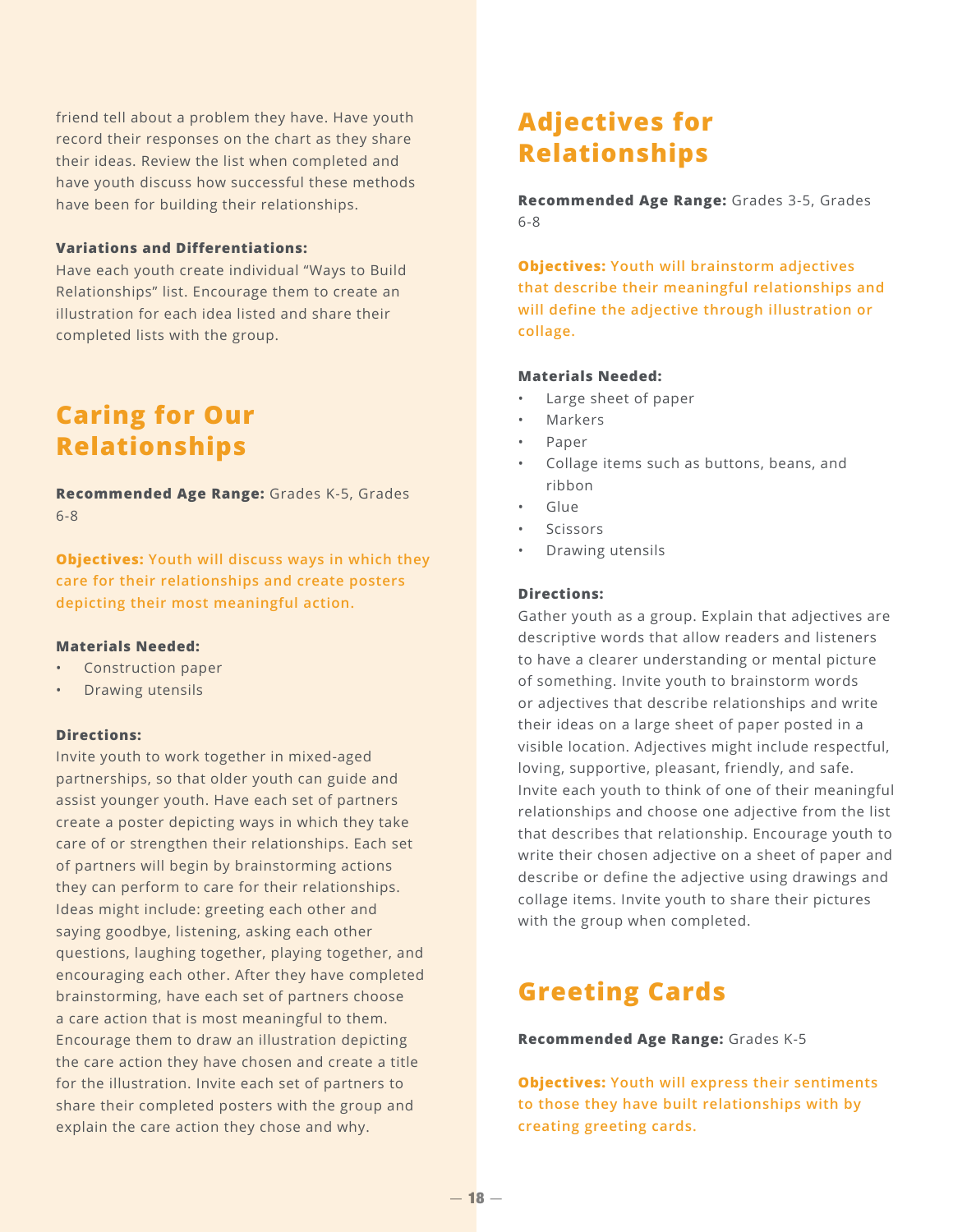### **Materials Needed:**

- Construction paper
- Writing utensils
- Drawing utensils
- Various craft materials, such as glitter and sequins
- Glue

#### **Directions:**

Gather youth as a group and ask if they have ever sent a greeting card, to who, and why they sent the greeting cards. Discuss with youth that greeting cards are used as a way to maintain and strengthen our relationships with others. They are a means of expressing sentiments to others and conveying our thoughts in an interesting format. Explain to youth that they will make a greeting card for a person with whom they have developed a relationship, who might need well wishes or words of encouragement or thanks. Have youth begin by determining who they will make a card for and for what purpose. Next, have them brainstorm a message for the cover and inside of the card. Encourage them to fold a sheet of construction paper in half and write the cover message on one-half of the outside of the sheet of paper and the remaining message on the inside of the folded paper. Instruct youth to use drawing utensils to create illustrations and craft materials to decorate their cards. Have them sign the cards and include personalized messages, if desired. Invite youth to share their completed cards with the group and encourage them to give the cards to the intended recipients.

# **Give a Shout Out**

**Recommended Age Range:** Grades K-5, Grades 6-12

**Objectives: Youth will practice a relationship building technique by providing a shout out to a peer to recognize or acknowledge a positive behavior or attribute.**

#### **Materials Needed:**

- Paper
- **Scissors**
- Writing utensils
- Envelopes, one per youth
- Basket or similar container

#### **Directions:**

Prior to the activity, have youth cut paper into 8" by 2" strips. Gather youth in a circle. Provide each youth with an envelope and have them write their name on the outside of the envelope. Have youth place their envelopes in the basket or similar container. Instruct youth to pass the basket around the circle and choose an envelope, making sure they do not choose their own envelope. Provide each youth with a strip of paper and encourage them to write a shout out message acknowledging an attribute they admire or appreciate or a positive action performed by the youth whose envelope they chose. Depending on youth's comfort level, have them sign their shout out message or keep the message anonymous. Instruct youth to place their message in the envelope and return the envelope to the basket. Have youth pass the basket around the circle and remove their envelopes. Invite them to read aloud their shout out messages. Discuss with the group how they felt about receiving an acknowledgment, how they felt about writing an acknowledgment, and why it is important to provide a shout out to others.

# **Good Sportsmanship Builds Good Relationships**

#### **Recommended Age Range:** Grades K-5

**Objectives: Youth will share their ideas about good sportsmanship practices while playing a variation of the game Hot Potato.** 

### **Materials Needed:**

- Ball
- Playlist of youth's favorite songs
- Device to play playlist

#### **Directions:**

Gather youth and have them sit in a circle. Discuss with youth that sportsmanship is encouraged in athletic competition. Sportsmanship practices help to build relationships among athletes. Ask youth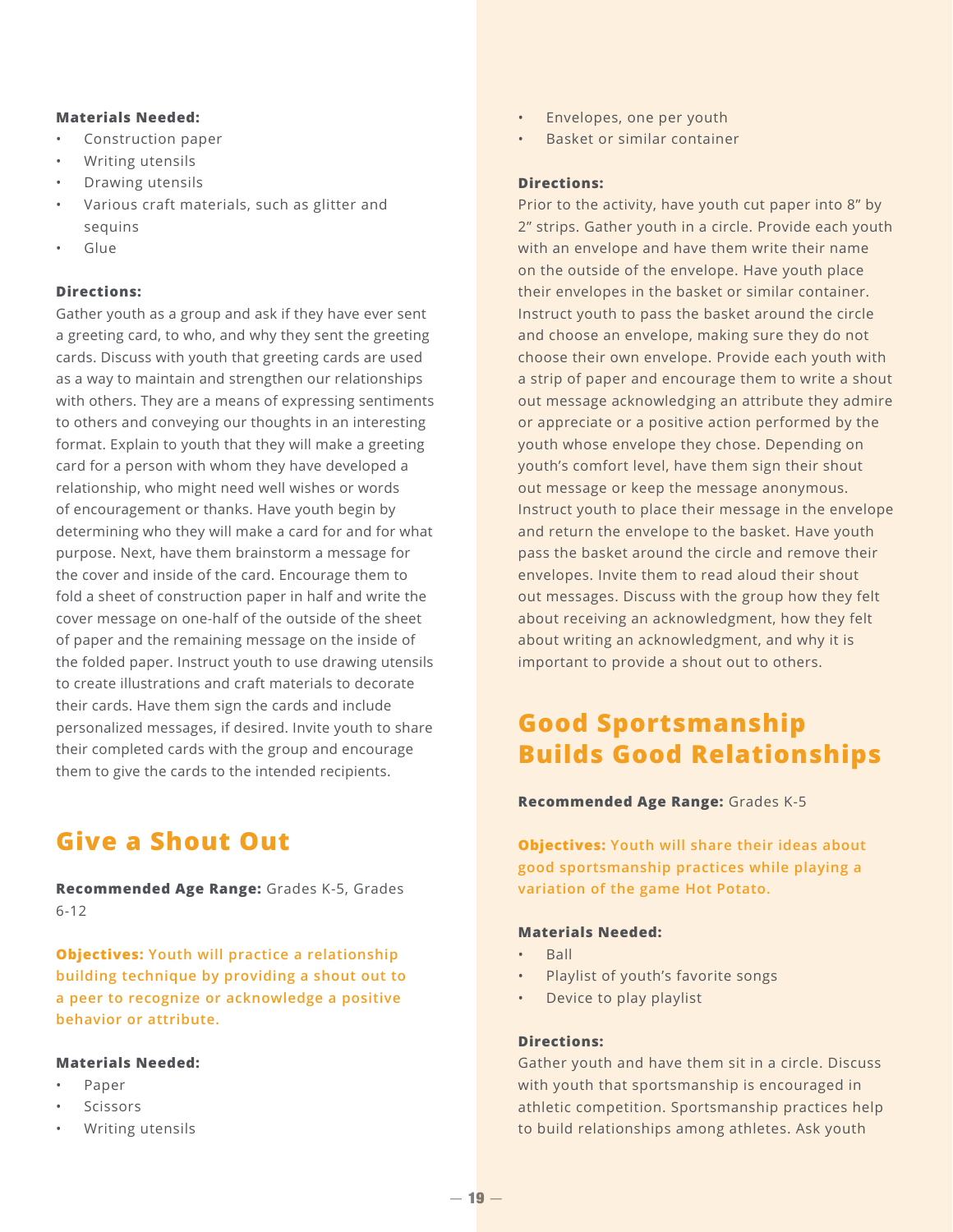what sportsmanship means, what behaviors exhibit good sportsmanship, and how sportsmanship can impact their relationships with other players.

Explain that the group will play a version of the game of Hot Potato. In this version, youth will pass a ball around the circle while music is playing. When the music stops, the youth holding the ball will share one idea about good sportsmanship. Provide one youth with the ball and begin the music to start the game. Randomly stop the music and encourage the youth holding the ball to share a thought about sportsmanship. Continue play until each youth has had an opportunity to share their thought about sportsmanship.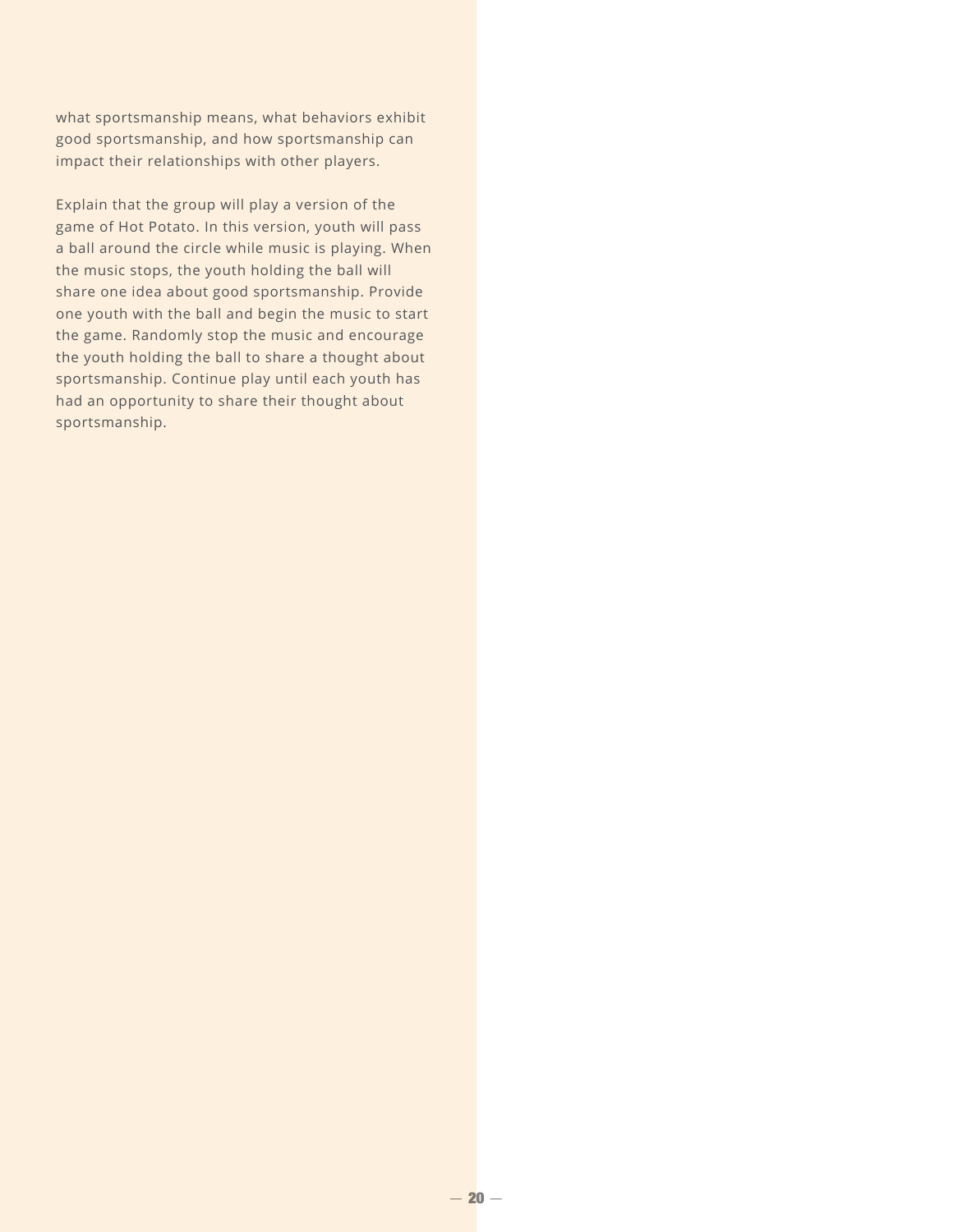

**PART THREE**

# **Building Routines Activities for**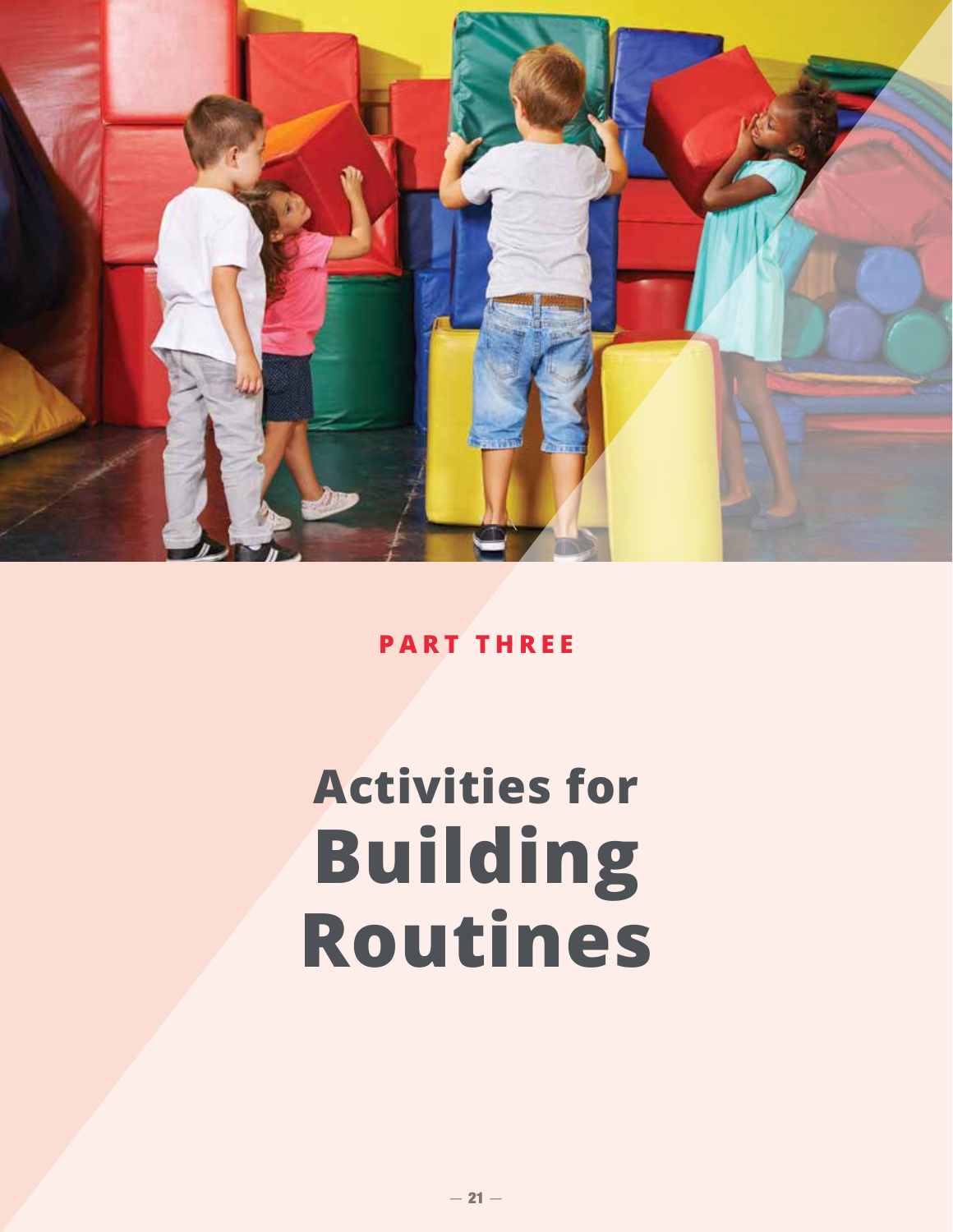# **Routines Charades**

**Recommended Age Range:** Grades K-5

**Objectives: Youth will utilize their non-verbal communication skills as a means to learning about and becoming more familiar with the afterschool program routines.**

#### **Materials Needed:**

- Index cards
- Writing utensils
- Basket or similar container
- Minute timer or stopwatch

#### **Directions:**

Invite youth to divide into mix-aged groups of four or five and play this game within their small groups. Have each group brainstorm a list of ten different daily routines that have been established in the afterschool program. Encourage the groups to name the routines using one to four words, such as entering the program, attendance, snack, and clean up. Have group members write the name of one routine on each index card and place in a basket or similar container. Invite each group member to choose an index card. Have group members take turns acting out the routine written on their cards while the remaining group members attempt to guess the routine being acted out. The group will have one minute to act out and guess as many routines as possible. Encourage each group to continue play in this manner until each group member has had an opportunity to act out a routine.

### **Variations and Differentiations:**

- Invite young children to complete the game as partners.
- Have youth describe the routine to group members without saying the name of the routine.

# **Safety Routines**

**Recommended Age Range:** Grades K-5, Grades 6-12

**Objectives: Youth will become familiar with the** 

**health and safety procedures in place in the afterschool program and demonstrate how the procedures work.** 

### **Materials Needed:**

- Large sheet of paper
- Markers

### **Directions:**

Review the program's health, safety and emergency routines and procedures prior to conducting the activity. Write the name of these procedures on a large sheet of paper posted in a visible location. Be sure to include the procedures such as attendance and headcount systems, restroom breaks, hand washing, disaster drills, lock down and lock out, as well as other health and safety procedures.

Gather youth as a group and explain that several procedures exist to ensure the health and safety of those in the program. Some of these routines occur daily, while others are situational. Share the prepared list of procedures. Invite youth to explain or demonstrate each of these procedures and when they would use each. Provide additional explanation as needed. Encourage youth to chart additional health and safety procedures they can make part of the program routines.

### **Variations and Differentiations:**

Conduct a practice session of one or more of these procedures to allow youth to become more familiar with the routine.

# **Peace Pact**

**Recommended Age Range:** Grades K-5, Grades 6-12

**Objectives: Youth will discuss and determine behaviors they can regularly engage in to promote a peaceful program.**

### **Materials Needed:**

- Large sheets of paper
- Markers

#### **Directions:**

Explain to youth that a peace pact is a set of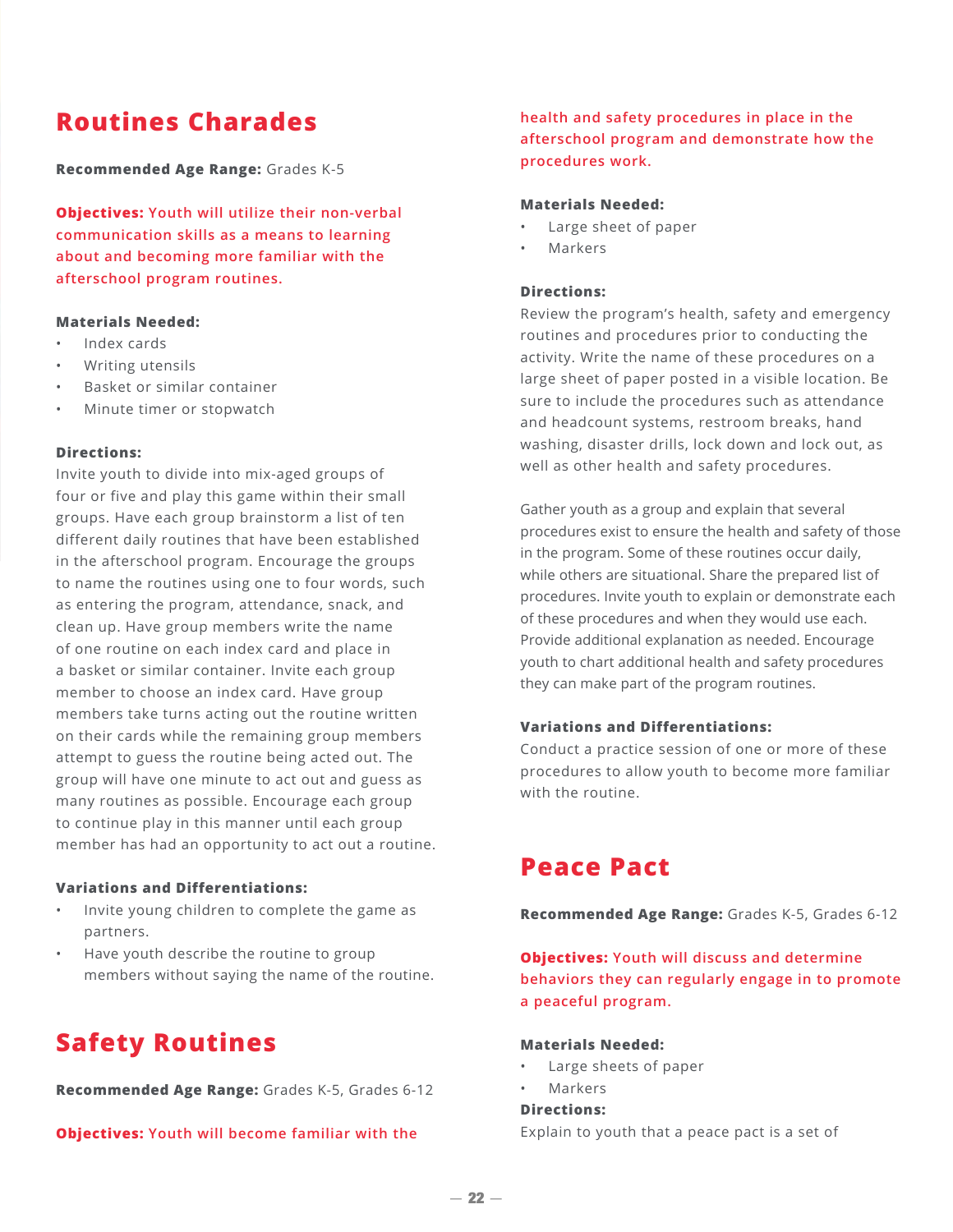guidelines for how to behave and treat others to promote a peaceful program. Share the following discussion prompts and invite youth to discuss. Encourage them to respond with specific actions that are "do" statements versus "don't" statements.

- We treat others with respect. This looks like...
- We care about each other. This looks like...
- We resolve conflicts in positive ways. This looks like…

Have youth record their responses on a large sheet of paper posted in a visible location. When they have completed, review the recorded actions and discuss that these actions are guidelines for treating each other in the program. Post the peace pact in the program for youth to refer to regularly.

### **Variations and Differentiations:**

Invite youth to develop additional discussion prompts around peaceful actions they would like instilled in their program and encourage youth to discuss and record responses on the chart.

# **Feedback Department**

**Recommended Age Range:** Grades K-5, Grades 6-12

**Objectives: Youth will develop and implement a system for collecting feedback about issues and suggestions for improving the program. Youth will utilize their problem-solving skills to recommend resolutions.**

## **Materials Needed:**

- Paper
- **Markers**

#### **Directions**:

Discuss with youth that issues will arise within any afterschool program and that it is important to have a means for resolving these issues and improving the operation of the program. Share with youth that they will devise a system for collecting program issues and suggestions as well as determining

resolutions. Invite youth to brainstorm a method for receiving feedback and suggestions from all participants in the program. Have youth consider if anonymity needs to be considered within this method. Then, invite youth to brainstorm a method in which feedback will be addressed and who will lead the effort. Consider having youth form a committee of decision-makers and encourage all interested in participating in the committee to apply for the position. After the methods are agreed upon by youth, be sure they clearly communicate their system prior to implementation. The system can be recorded on a chart and posted in the program. Once the system has been in operation for some time, encourage youth to evaluate its effectiveness and determine any needs for improvement.

#### **Variations and Differentiations:**

Consider having youth divide into smaller groups and invite each small group to brainstorm one part of the whole system. Have the small groups reconvene to discuss each group's ideas and determine which they feel would be most effective.

# **Kind Kid Versus Rude Dude**

#### **Recommended Age Range:** Grades K-5

**Objectives: Youth will categorize actions and words that express good and bad manners and identify situations in which these actions and words might be expressed.**

#### **Materials Needed:**

- Large sheet of paper
- Markers

### **Directions:**

Prior to the activity, create a chart on a large sheet of paper with two columns, one labeled "Kind Kid" and one labeled "Rude Dude" and post in a visible location. Gather youth as a group and discuss that manners provide a framework for how people behave in various situations. Manners can be exhibited through actions and words. Invite youth to brainstorm actions and words that represent use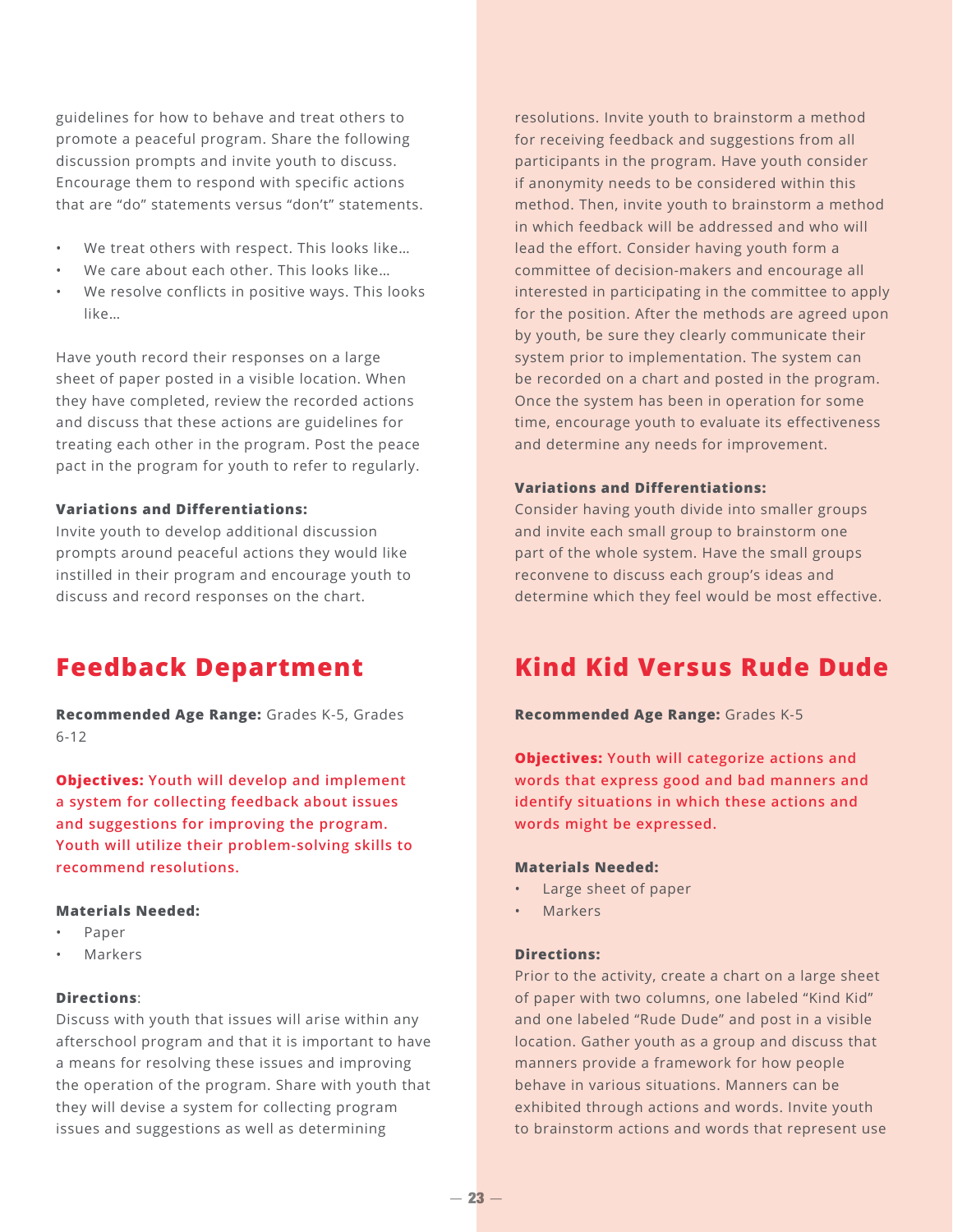of good manners and bad manners. Have youth identify if their named manners are good by writing them in the column on the chart labeled "Kind Kid" and identify if they are bad by writing them in the column on the chart labeled "Rude Dude". As youth brainstorm both good and bad manners, invite them to describe situations in which they or others might have used these manners. Encourage them to tell what "Kind Kid" actions or words can be used in place of the "Rude Dude" actions and words. Post this chart in the afterschool program and encourage youth to reference the chart and utilize the "Kind Kid" words and actions as part of their daily routines.

# **References**

The Collaborative for Academic, Social, and Emotional Learning (CASEL), What is SEL?, 2019. Retrieved from https://casel.org

National AfterSchool Association. (2011). *Core knowledge and competencies for afterschool and youth development professionals*. Oakton, VA: Author.

Palmer, K. L., Anderson, S. A., & Sabatelli, R. N. (2009). How is the afterschool field defining program quality? A review of effective program practices and definitions of program quality. *Afterschool Matters*, 9, 1-12.

Ramaswamy, R., McGovern, G., and Akiva, T. (2013). Introduction to the active-participatory approach. Ypsilanti, Michigan: The Forum for Youth Investment